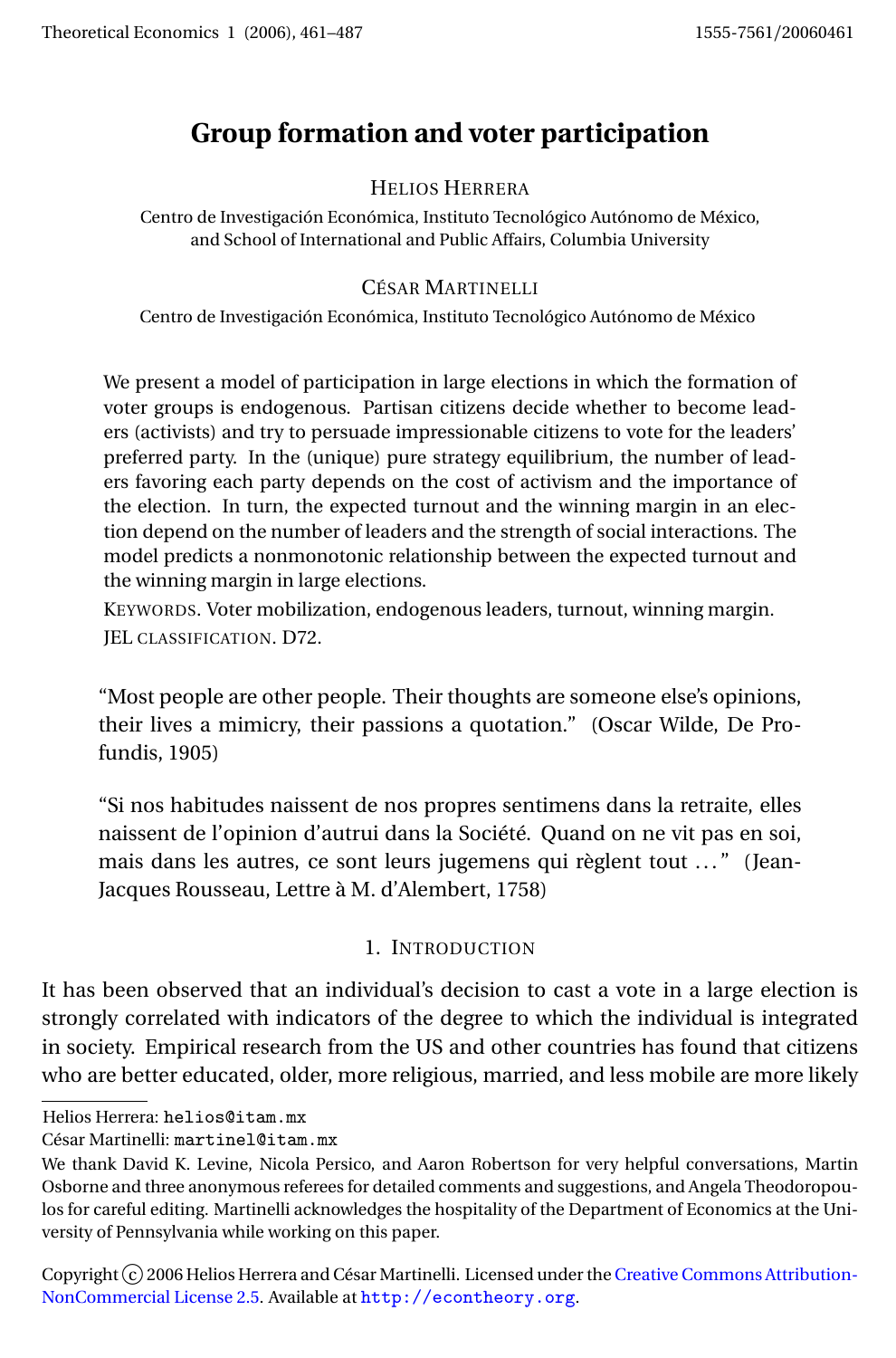<span id="page-1-3"></span>to vote.<sup>[1](#page-1-0)</sup> The decision to cast a vote, it has also been observed, is weakly related to the individual benefit of voting; the significant of variations in the cost of voting due to, say, weather conditions, has been shown to be marginal.<sup>[2](#page-1-1)</sup>

Overall, the evidence suggests that in order to understand voter participation in large elections we must look beyond individual voters to the groups they belong to. This is hardly surprising. If voters are motivated only by the effect their actions may have on the result of an election and there is only a small cost involved in the act of voting then game-theoretic models predict a dismally low turnout—a prediction clearly at odds with mass participation in elections.[3](#page-1-2) Thus, for empirical and theoretical reasons, attention has turned to modeling participation in elections as a group activity.

The earliest group-based models of voter turnout (e.g. [Uhlaner](#page-26-0) [1989](#page-26-0) and [Morton](#page-26-1) [1991\)](#page-26-1) effectively substitute a game between relatively few players (groups or rather the leaders of groups) for a game between many players (voters at large). Early models emphasize either side-payments, social pressure, or "group identity" as explanations of why individual voters would follow group leaders. More recently, [Feddersen and San](#page-25-0)[droni](#page-25-0) [\(2006\)](#page-25-0), following [Harsanyi](#page-25-1) [\(1980\)](#page-25-1), propose an ethical theory of group behavior in elections. [Coate and Conlin](#page-25-2) [\(2004\)](#page-25-2) propose an ethical model similar to that of [Fedder](#page-25-0)[sen and Sandroni](#page-25-0) [\(2006\)](#page-25-0). Incidentally, Coate and Conlin assume that the distribution of supporters of each party is the beta distribution, while we obtain endogenously a beta distribution of supporters by aggregating the influence of leaders.

The group-based models of voter turnout proposed so far have in common the idea that the electorate is divided into mutually exclusive prearranged groups. Each group has a leader that spends effort to persuade group members (the leader's potential followers) to vote. In this paper we take leaders and their groups as endogenous: leaders emerge out of the population and compete for followers. We look at the implications of having endogenous leaders/groups for electoral participation in large elections. We propose a model in which there is a continuum of citizens distributed uniformly over a circle that represents the social network. Each of a countable infinity of citizens has an unbending preference for a party and is a potential opinion leader, while the rest, the overwhelming majority, are followers whose preferences can be influenced by opinion leaders. Citizens with strong preferences must decide whether to become leaders and mobilize groups of voters in support of their preferred candidate in an election. If a citizen becomes a leader, the citizen is assigned an interval of influence on the circle. The length of the interval of influence of each leader is random, as leaders cannot know exactly what their leadership effort will accomplish, e.g. how far the leader's influence will spread in the social network. Nonetheless, leaders compete for followers so the length of a leader's interval of influence depends negatively on the number of other leaders and

<span id="page-1-0"></span><sup>&</sup>lt;sup>1</sup>The landmark study of [Wolfinger and Rosenstone](#page-26-2) [\(1980\)](#page-26-2) for the US shows the importance of education, age, marriage, and mobility. The recent study by [Blais](#page-25-3) [\(2000\)](#page-25-3) in nine democratic countries, including the US, maintains that education and age are important factors as are religiosity, income, and marriage.

<span id="page-1-1"></span> $2$ [Knack](#page-25-4) [\(1994\)](#page-25-4) shows that the impact of rain on voter turnout in the US is minimal. See the excellent discussion in [Blais](#page-25-3) [\(2000\)](#page-25-3).

<span id="page-1-2"></span><sup>3</sup>See e.g. [Palfrey and Rosenthal](#page-26-3) [\(1983,](#page-26-3) [1985\)](#page-26-4), who build on earlier work by [Ledyard](#page-26-5) [\(1984\)](#page-26-5). An elegant treatment of the subject is provided by [Myerson](#page-26-6) [\(1998\)](#page-26-6).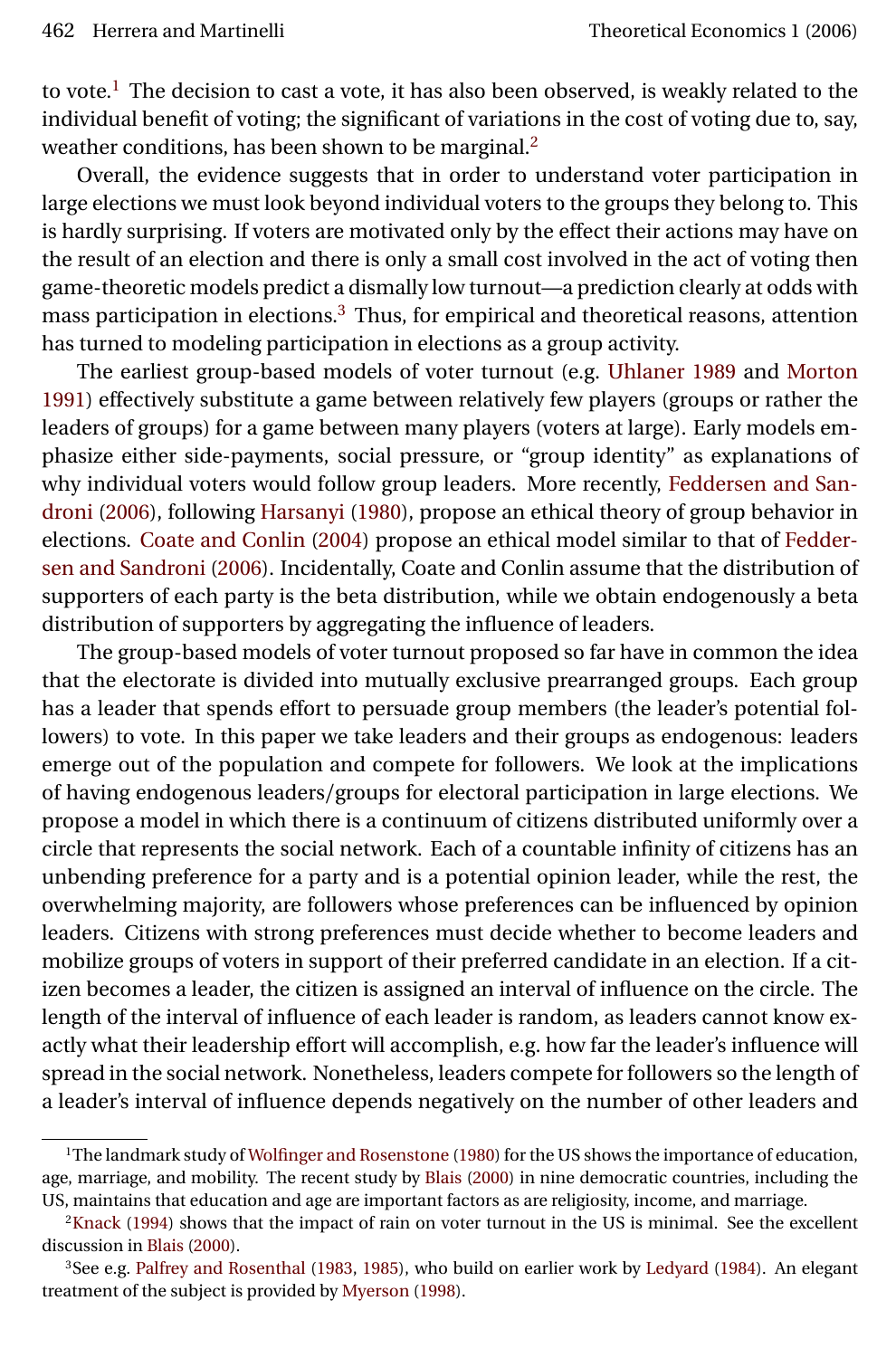<span id="page-2-0"></span>possibly also on exogenous breaks in the circle, which represent weak spots in social interactions. Leaders are able to bring influenceable citizens in their leadership group to the voting booth. While becoming a leader is costly, it has the potential benefit of swinging the election in the direction favored by the leader.

The game between potential leaders has some analogies with the [Palfrey and Rosen](#page-26-3)[thal](#page-26-3) [\(1983,](#page-26-3) [1985\)](#page-26-4) voter participation game. Leaders in our model compare the probability of being decisive with the cost/benefit ratio of political activism, just as citizens in the Palfrey–Rosenthal model compare the probability of being decisive with the cost/benefit ratio of voting. Like citizens in the Palfrey–Rosenthal model, potential leaders in our model become activists in low (that is, finite) numbers because the probability of being decisive declines with participation. However, since each leader commands broad support in the society, voter turnout in our model is relatively high.

What distinguishes our game between potential leaders from a voter participation game is that group leaders are uncertain about how much support they will muster, and the introduction of a new leader is likely to reduce the expected support of existing leaders. These features of the model are important in terms of comparative statics. When there are few leaders in relation to the number of exogenous breaks, the main effect of adding new leaders (say, in response to a decrease in the cost/benefit ration of activism) is to bring voters from abstention rather than to reduce the support of existing leaders. Thus, if there are initially few leaders, increasing the number of leaders increases the expected margin of victory. Intuitively, the variance in the difference between the number of votes for one party and the number of votes for the other increases if we add new leaders whose support is approximately independent of the support of other leaders. If there are many leaders in relation to the number of exogenous breaks, we get the opposite result. With many leaders, the main effect of adding new leaders is to take away supporters from existing leaders, which reduces the expected margin of victory. Intuitively, the variance in the difference between the number of votes for one party and the number of votes for the other is reduced because of the increased (negative) covariance of the supports of the two parties.

In our model, increasing the number of leaders for each party increases the expected winning margin if the expected turnout is below 50% and decreases the expected winning margin if the expected turnout is above 50%. Since increasing the number of leaders always increases turnout, we get a nonmonotonic relationship between the winning margin and the expected turnout. For commonly observed turnout levels, though, the model predicts a positive association between turnout and the closeness of the election result, in accordance with the evidence. Our model illustrates the ability of group-based theories of voting to generate nontrivial, testable implications about the relationship between turnout and winning margin, and it also suggests the need to gather evidence about the winning margin in elections with relatively low turnout rates.

Another comparative static result we obtain is that stronger social interactions among citizens imply that each leader has a greater influence on followers, which in turn increases the voter turnout and the winning margin. The empirical implication of this result is that more integrated societies should have higher voter turnout. We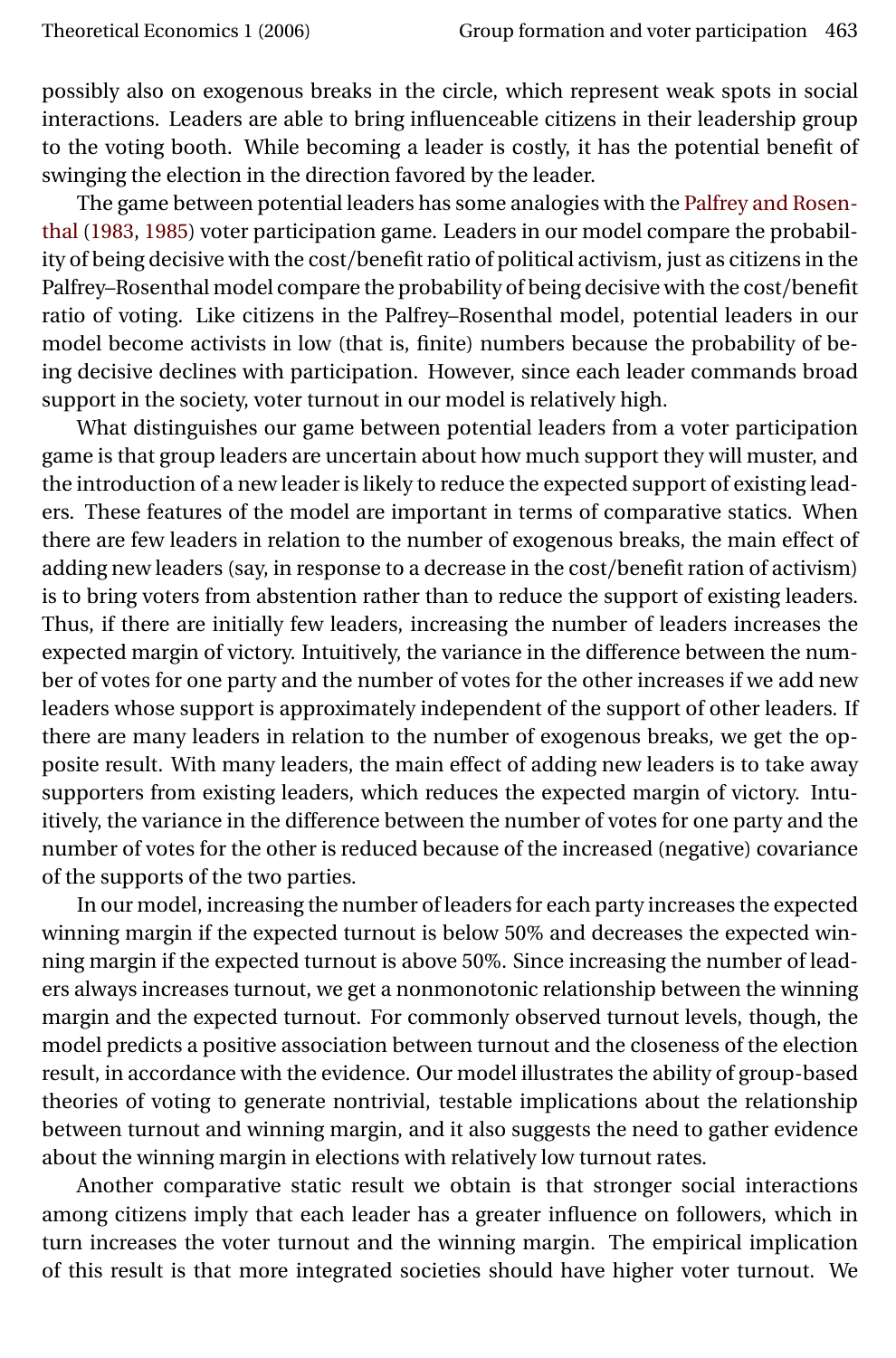<span id="page-3-2"></span>can interpret the strength of social interactions in our model as reflecting the size of the polity, which introduces the possibility of segmented support for potential leaders, or the quality of group leaders in terms of their ability to address larger audiences. The strength of local interactions can also be correlated with the extent of overlapping memberships in social institutions such as unions and churches. In our model, fractionalization of unions and churches, even keeping total union or church membership constant, should depress turnout and lead to tighter elections.

Our model has some resemblance to the citizen-candidate models pioneered by [Os](#page-26-7)[borne and Slivinski](#page-26-7) [\(1996\)](#page-26-7) and [Besley and Coate](#page-25-5) [\(1997\)](#page-25-5). Our model has in common with theirs the idea of endogenizing political activism. However, the type of political activism we try to capture in our model is radically different. Citizen-candidate models focus on the formation of party platforms and consider political activists who are candidates themselves, but they do not consider the issue of voter turnout. Our model, by comparison, takes party platforms as given and focuses on the issue of voter turnout. Further, political activists in our model are not candidates themselves, but rather citizens interested in influencing the election outcome. Finally, we assume that most voters, unlike political activists, have very weak policy preferences and may vote for one candidate or the other. In the conclusions, we discuss some implications of this assumption versus the alternative assumption that voters are arranged in a one-dimensional policy space.

We can also compare our model with the work by [Shachar and Nalebuff](#page-26-8) [\(1999\)](#page-26-8) and [Morton](#page-26-1) [\(1991\)](#page-26-1) on voter mobilization. In our model, leaders are not exogenously given and groups are not fixed or mutually exclusive. The margin of analysis on which we focus is that of the decision to try to influence all (or most) citizens, rather than the effort invested in mobilizing pre-assigned followers.

Our work is also related to the literature on social interactions pioneered by [Glaeser](#page-25-6) [et al.](#page-25-6) [\(1996\)](#page-25-6), among others.<sup>[4](#page-3-0)</sup> We borrow from them the arrangement of citizens on a circle and the idea that most citizens imitate the behavior of the group to which they belong, while some act independently. We deviate in that the number of citizens who act as leaders is derived endogenously in the model. When both the costs and benefits of an activity such as casting a vote or issuing an opinion are very low, *most* people are impressionable[5](#page-3-1) and may be content to follow the lead of a *few*, as expressed, perhaps not without certain pessimism, by Rousseau and Wilde in our introductory quotations.

### 2. THE MODEL

We consider a winner-take-all election with two alternatives or parties, *A* and *B*. There is a continuum of citizens of measure one. The members of a countably infinite subset of the citizens are committed party *A* partisans, the members of another countably infinite subset of citizens are committed party *B* partisans, and the remainder, the vast majority, are uncommitted influenceable citizens whom we refer to as followers. Partisans enjoy a net gain of *G >* 0 if their preferred party wins the election. The party favored by the

<span id="page-3-1"></span><span id="page-3-0"></span><sup>4</sup>See [Becker and Murphy](#page-25-7) [\(2000\)](#page-25-7) and [Durlauf and Young](#page-25-8) [\(2001\)](#page-25-8) for more recent contributions.

<sup>5</sup>The assumption that a large (possibly decisive) set of voters is impressionable has been used before by [Grossman and Helpman](#page-25-9) [\(2001\)](#page-25-9), [Baron](#page-25-10) [\(1994\)](#page-25-10), and others.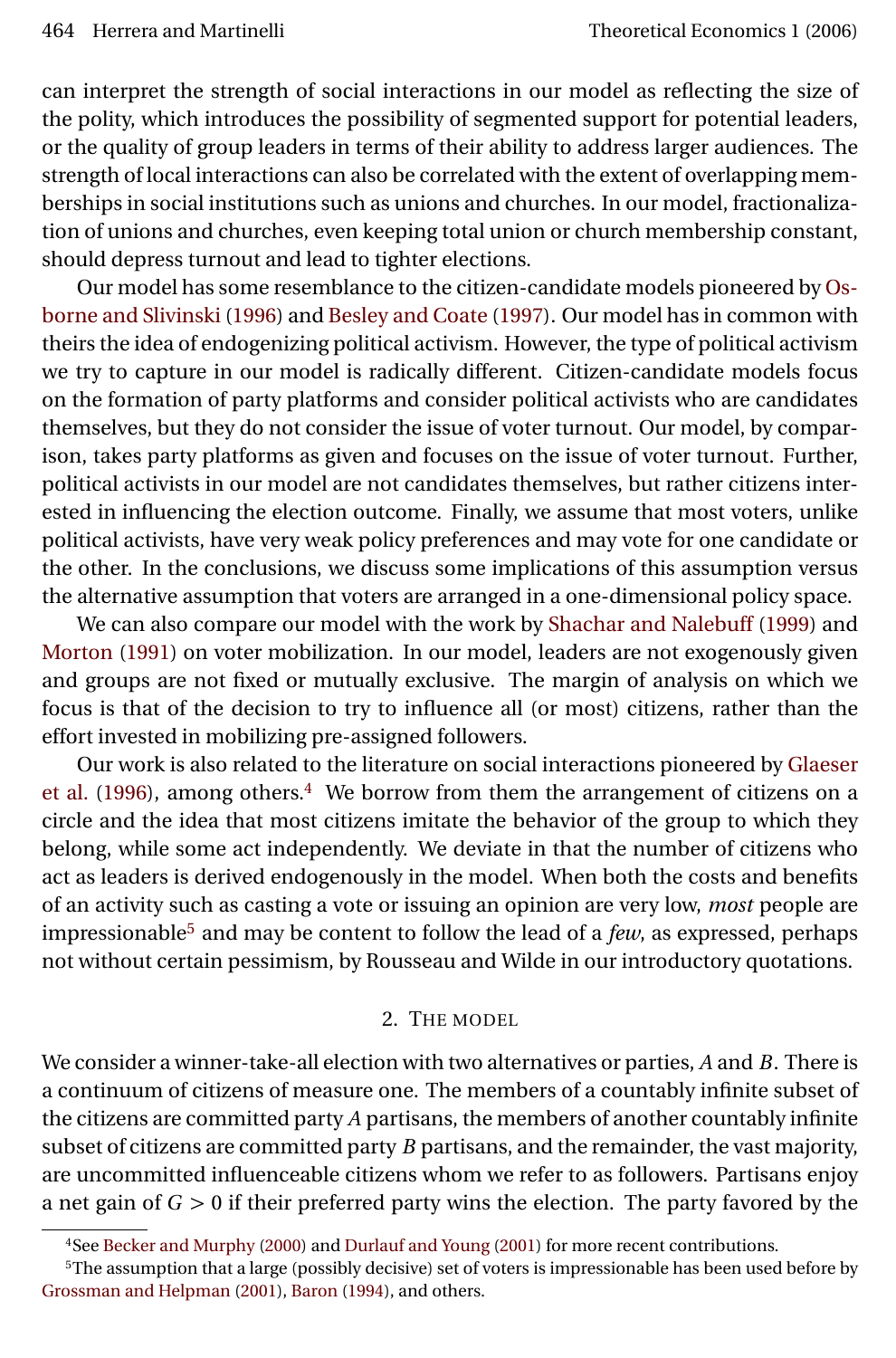<span id="page-4-1"></span>larger number of votes wins the election. In case both parties obtain the same number of votes, each wins with probability  $\frac{1}{2}$ .

Eves, each this that producinty  $\frac{1}{2}$ .<br>The sequence of events is as follows. First, every partisan citizen chooses whether to become an active supporter of a party or not. We refer to an active supporter as an opinion *leader*. Becoming a leader in favor of a particular party involves a utility cost *c >* 0. Second, followers are assigned to (or influenced by) a leader or no leader at all according to a random process described in detail below. In the benchmark model, all the followers influenced by a leader are mobilized to vote for the party that the leader supports. Finally, citizens who are not assigned to any leader abstain while all partisans vote for the party they support. As will become clear later, the overwhelming majority of partisan citizens do not become leaders but remain a negligible part of the voting population.

We want to capture two important aspects of any leader's influence. First, a leader is uncertain about the number of followers the leader can influence to vote for the party the leader favors. Second, the impact of a leader is diminished by the presence other leaders: the leader's personal influence on followers fades the more leaders there are. We capture these two aspects of a leader's influence by assuming that leaders are dropped uniformly on a circle of measure one that represents the population of citizens. A fixed number *O* of exogenous interruptions is also dropped uniformly on the circle. Each leader is assigned the arc of the circle of citizens adjacent to the leader in a clockwise direction until the arc is interrupted by an exogenous interruption or by another leader, as per [Glaeser et al.](#page-25-6) [\(1996\)](#page-25-6). The inverse of the number of exogenous interruptions represents the strength of social interactions or the reach of a leader's influence absent other leaders. When social interactions are strong, the influence of a leader is likely to extend over the circle representing society until it is contested by some other leader. When social interactions are weak, the influence of a leader is likely to die out independently of the influence of other leaders.<sup>[6](#page-4-0)</sup>

[Figure 1](#page-5-0) represents one possible realization of the influence of two party *A* leaders and three party *B* leaders with two exogenous interruptions. In the benchmark model, the sum of the blue arcs represents the voter turnout for party *A*, the sum of the red arcs represents the voter turnout for party *B*, and the sum of the white arcs represents the percentage of abstainers.

It is easy to check that only *A*-partisans want to become leaders in favor of party *A*, and similarly for *B*. Let  $L_A$  and  $L_B$  represent the (finite) numbers of *A* and *B*-partisans who become leaders. Using the model, we can calculate the probability that *A* wins the election, say  $P(L_A, L_B)$ . We define

$$
P_A(L_A, L_B) = P(L_A, L_B) - P(L_A - 1, L_B)
$$
  

$$
P_B(L_A, L_B) = P(L_A, L_B - 1) - P(L_A, L_B)
$$

as the probabilities that a leader for party *A* and for party *B*, respectively, are decisive in

<span id="page-4-0"></span> $6$ The assumption that the number of exogenous interruptions is fixed is made only for simplicity. As we explain later (in [Section 5\)](#page-13-0), our results hold if the number of exogenous interruptions is random.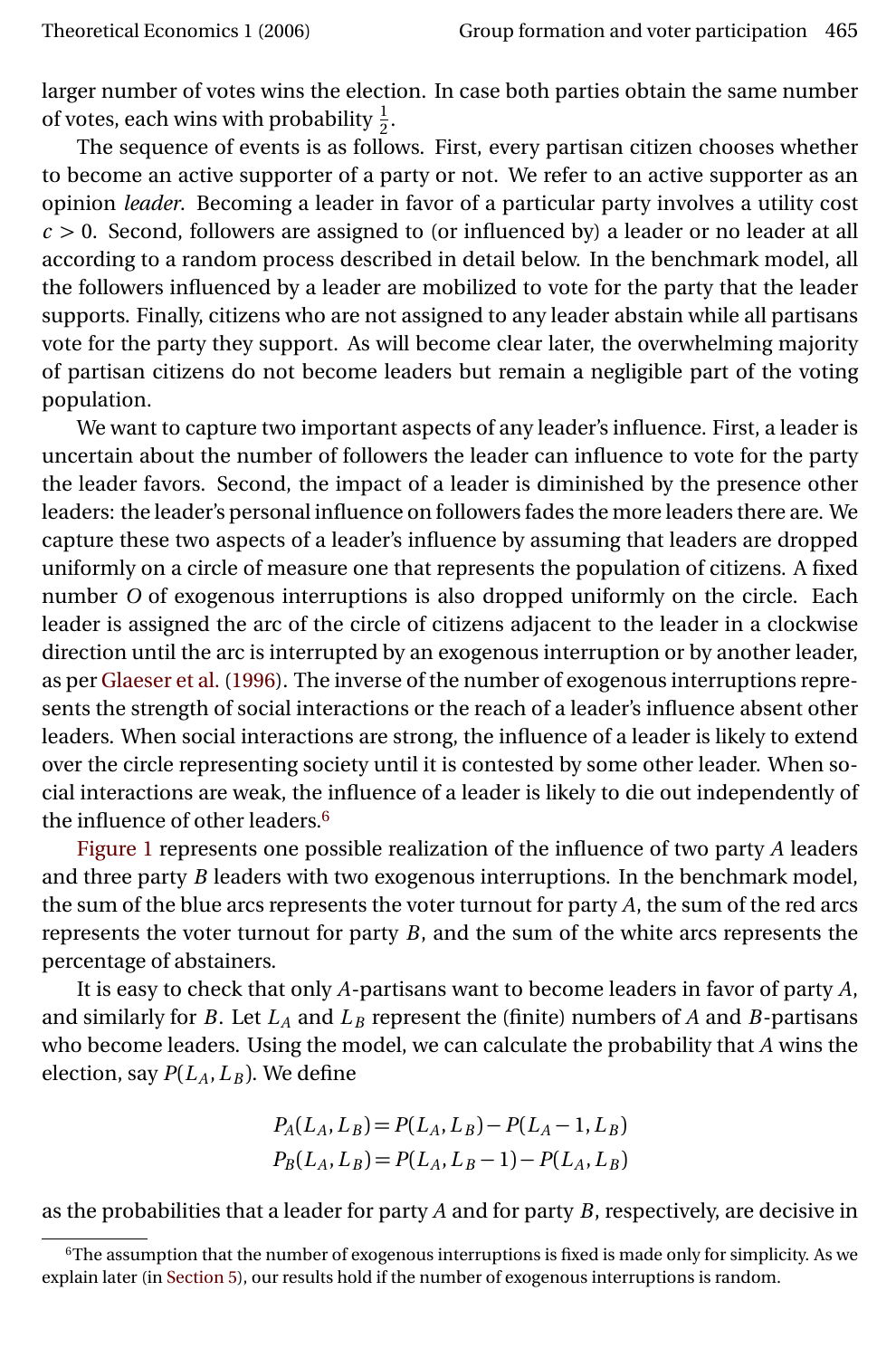<span id="page-5-0"></span>

FIGURE 1. Influence of two party *A* leaders and three party *B* leaders.

favor of their party. We refer to these probabilities as *decisiveness in favor of party A* and *decisiveness in favor of party B*, respectively.[7](#page-5-1)

An *equilibrium* is a pair of nonnegative integers *L* ∗ *A* ,*L* ∗  $_B^*$  such that

$$
P_A(L_A^* + 1, L_B^*) \le c/G
$$
  
\n
$$
P_A(L_A^*, L_B^*) > c/G \quad \text{if } L_A^* \ge 1
$$
  
\n
$$
P_B(L_A^*, L_B^* + 1) \le c/G
$$
  
\n
$$
P_B(L_A^*, L_B^*) > c/G \quad \text{if } L_B^* \ge 1.
$$

Note that the definition of equilibrium makes no reference to the identities of the partisans who become leaders. That is, we make no distinction between two situations in which different citizens become leaders, as long as the number of leaders for each party is the same. Note also that an equilibrium of the model is a pure strategy Nash equilibrium with the additional requirement that partisans become leaders only if they are strictly better off doing so. Without this restriction, the game has multiple equilibria for a countably infinite number of values of  $c/G$ . With the restriction, it has a unique equilibrium for all values of  $c/G$ . We describe the equilibrium of the model in the next section.

### 3. DECISIVENESS AND EQUILIBRIUM

<span id="page-5-2"></span>THEOREM 1. *There is a unique equilibrium. If*  $c/G < \frac{1}{2}$  $\frac{1}{2}$ *, in equilibrium*  $L_A^* = L_B^* = L^*$ *, where L*<sup>∗</sup> ≥ 1 *is the largest integer satisfying the inequality*

$$
\frac{1}{2^{2L-1}}\frac{(2L-2)!}{(L-1)!(L-1)!} > c/G.
$$

<span id="page-5-1"></span><sup>&</sup>lt;sup>7</sup>For  $L_A$  or  $L_B$  countably infinite, we simply assume that the probability of being decisive is zero. This guarantees that there is no equilibrium in which more than finitely many citizens become leaders.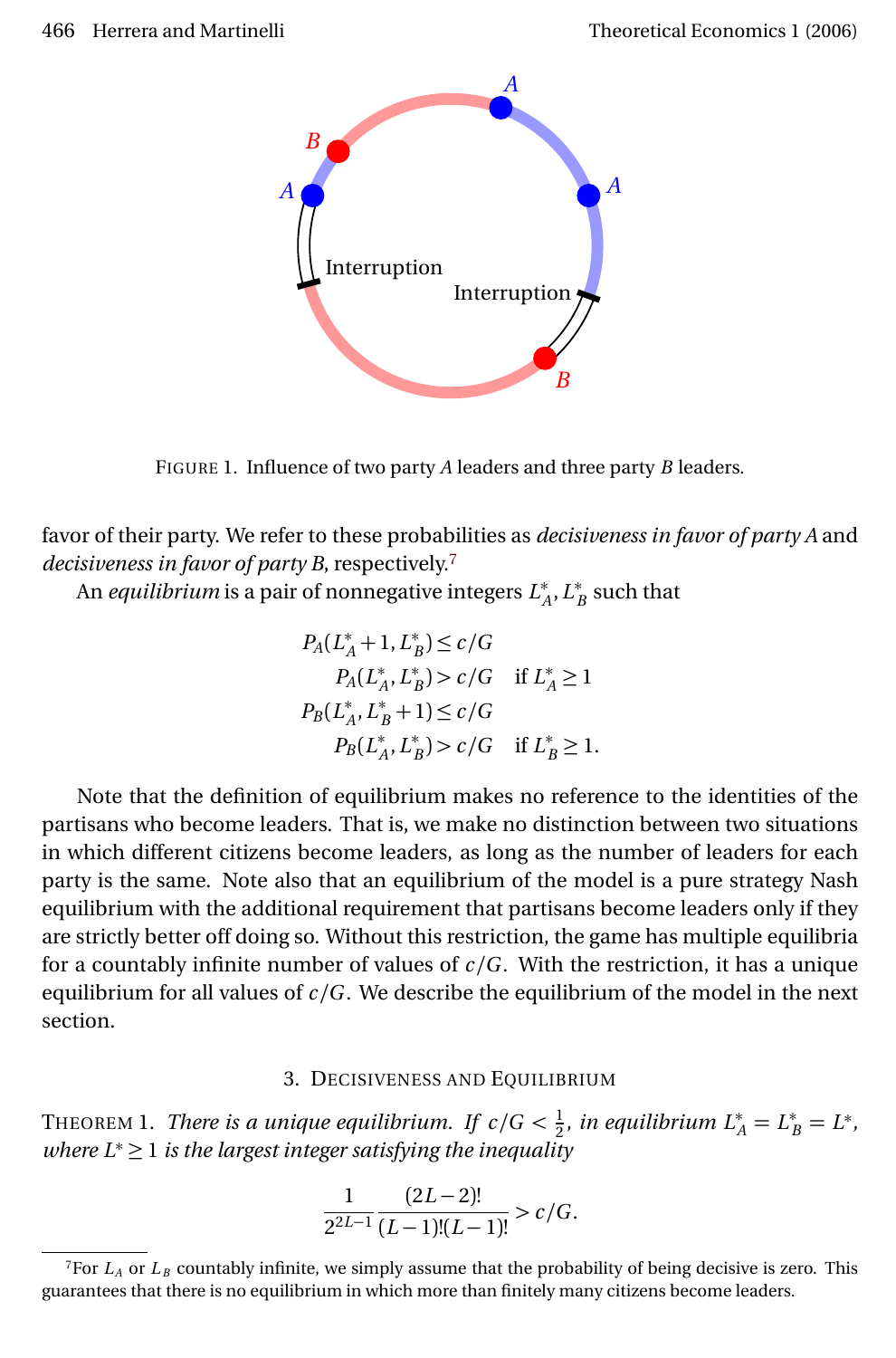*If*  $c/G \geq \frac{1}{2}$  $\frac{1}{2}$ ,  $L_A^* = L_B^* = 0$ . If  $c/G < \frac{1}{2}$ 2 *, the expected voter turnout in equilibrium is*

$$
\frac{2L^*}{2L^*+O}
$$

*and the expected winning margin (the difference between the numbers of votes for the two parties) in equilibrium is*

$$
\frac{2L^*}{2L^*+O}\left(\frac{1}{2^{2L^*}}\frac{(2L^*)!}{L^*!L^*!}\right).
$$

As will become clear from the proofs, the expression

$$
\frac{1}{2^{2L-1}}\frac{(2L-2)!}{(L-1)!(L-1)!}
$$

represents decisiveness when there are *L* leaders for each party. Note that this expression is strictly decreasing in *L* and takes the value  $\frac{1}{2}$  when  $L = 1$ . If  $c/G \leq \frac{1}{2}$  $\frac{1}{2}$  and there is some L' such that

$$
c/G = \frac{1}{2^{2L'-1}} \frac{(2L'-2)!}{(L'-1)!(L'-1)!},
$$

then according to the theorem the equilibrium is  $L_A^* = L_B^* = L' - 1$ . In this case the equilibrium is not strict; partisans who do not become leaders are indifferent between becoming leaders or not.<sup>[8](#page-6-0)</sup> In every other case the equilibrium is strict.

The absence of asymmetric equilibria is due to the symmetry of decisiveness as described below. Intuitively, if one party has more leaders than another party and their partisans would be strictly worse off by decreasing the number of their leaders, then necessarily a partisan of the party with less support would be strictly better off by becoming an additional leader.

Before the proof of the theorem, we state a series of lemmas, the proofs of which are in the [Appendix.](#page-16-0)

First, we consider the question of how a pair  $L_A$ ,  $L_B$  of numbers of leaders for the parties maps into the distribution of votes.

<span id="page-6-1"></span>LEMMA 1. If  $L_A$ ,  $L_B$ , and O are positive, the joint probability density function of the frac*tion a of votes for party A and the fraction b for party B is*

$$
h_{L_A,L_B}(a,b) = \frac{(L_A + L_B + O - 1)!}{(L_A - 1)!(L_B - 1)!(O - 1)!} a^{L_A - 1} b^{L_B - 1} (1 - a - b)^{O - 1}
$$

*for*  $0 \le a + b \le 1$ *.* 

*If*  $L_A$  *and*  $L_B$  *are positive and*  $O = 0$ *, the probability density function of the fraction a of votes for party A is*

$$
h^0_{L_A,L_B}(a) = \frac{(L_A + L_B - 1)!}{(L_A - 1)!(L_B - 1)!} a^{L_A - 1} (1 - a)^{L_B - 1}
$$

*for*  $0 \le a \le 1$ *, and for any value of a, the fraction of votes for party B is*  $1 - a$ *.* 

<span id="page-6-0"></span><sup>&</sup>lt;sup>8</sup>If the equilibrium definition did not preclude partisans from becoming leaders whenever indifferent, any pair  $(L_A^*, L_B^*) \in \{L' - 1, L'\}^2$  would be an equilibrium.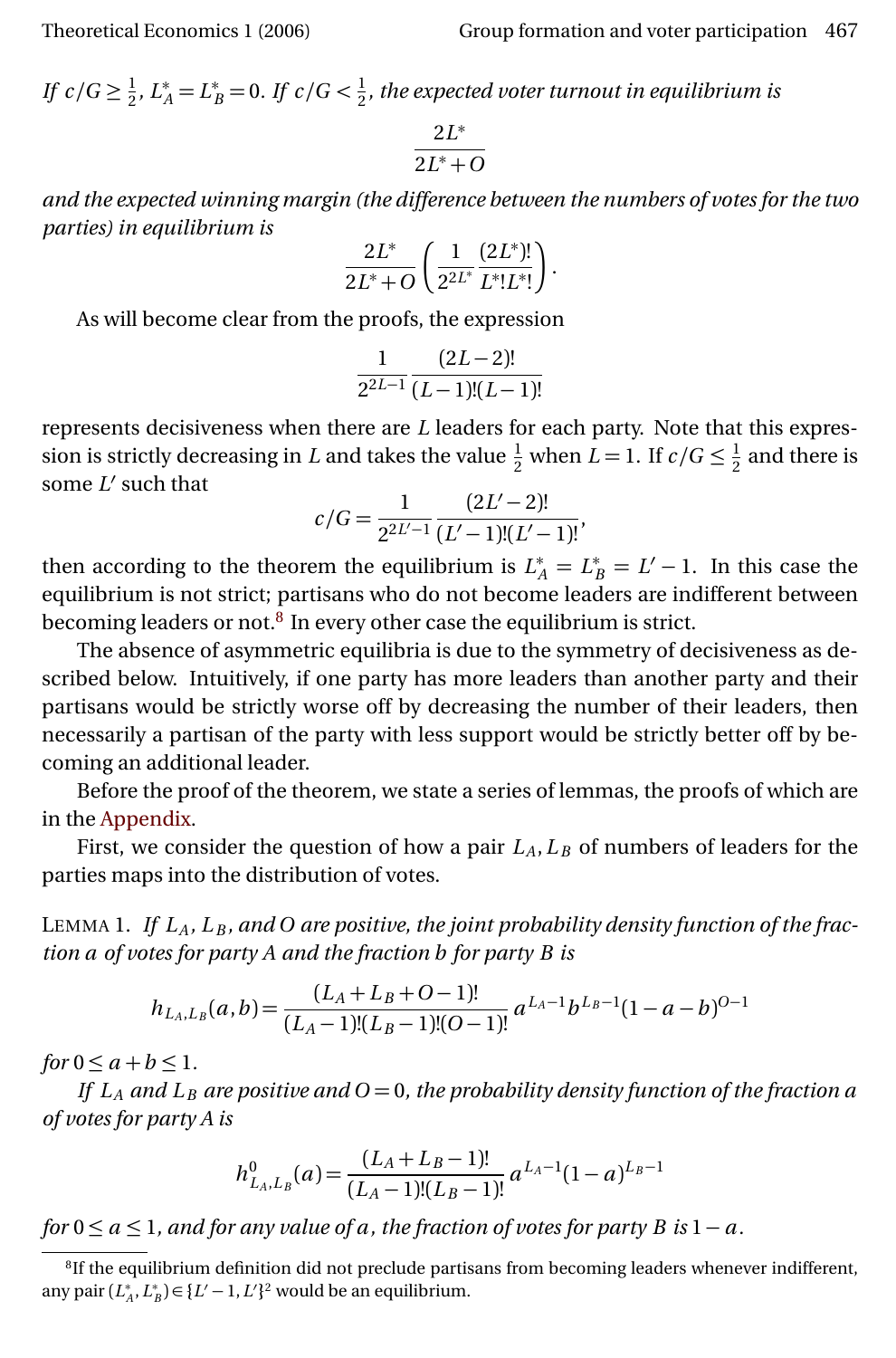<span id="page-7-4"></span>[Lemma 1](#page-6-1) establishes that the joint distribution of the fractions of votes going to parties *A* and *B* is equal to the joint distribution of the *LA*-th order statistic and the difference between the  $(L_A + L_B)$ -th and the  $L_A$ -th order statistic of a sample of size  $L_A + L_B + O - 1$  drawn from a uniform distribution over the unit interval.<sup>[9](#page-7-0)</sup> The idea of the proof is the following. We can pick the location in the circle of any leader for party *A* and consider that location point 0 (from the left) and point 1 (from the right). Thus, the remainder of leaders and exogenous breaks is a uniform sample of size  $L_A + L_B + O - 1$ . Due to a symmetry property of uniform order statistics, we can calculate the fractions of votes for parties *A* and *B* as if all the remaining leaders for party *A* came first in the unit interval and all the leaders for party *B* came second.

The distribution of party supporters we just derived is the bivariate beta distribution (also know as the Dirichlet distribution). In the special case  $O = 0$  it reduces to the univariate beta, which is incidentally the distribution of party supporters taken (with exogenous parameters) as a starting point in [Coate and Conlin](#page-25-2) [\(2004\)](#page-25-2). In our model the parameters of the beta distribution represent the leaders exactly: any potential leader must assess exactly how much the change of parameters that his leadership induces in the beta distribution increases the probability that the leader's preferred party will win the election. Next, we calculate the probability that party *A* wins the election.

<span id="page-7-1"></span>LEMMA 2. If  $L_A$  and  $L_B$  are positive, the probability of party A winning the election is

$$
P(L_A, L_B) = 1 - \sum_{k=1}^{L_B} \left(\frac{1}{2}\right)^{L_A + L_B - 1} \frac{(L_A + L_B - 1)!}{(L_A + k - 1)!(L_B - k)!}.
$$

Note that the probability of party *A* winning the election is independent of the number of exogenous interruptions. Following the line of the previous intuitive argument, the probability that the  $L_A$ -th order statistic is larger than the difference between the  $(L_A + L_B)$ -th and  $L_B$ -th order statistics is independent of the size of the sample.

Next, we use [Lemma 2](#page-7-1) to calculate the decisiveness in favor of party *A*.

<span id="page-7-3"></span>LEMMA 3. If  $L_A$  and  $L_B$  are positive, the decisiveness in favor of party A is

$$
P_A(L_A, L_B) = \frac{1}{2^{L_A + L_B - 1}} \frac{(L_A + L_B - 2)!}{(L_A - 1)!(L_B - 1)!}.
$$

This expression for decisiveness is exceedingly simple and plays a key role in the proof of the theorem.

Finally, we derive some useful properties of decisiveness from this expression.

<span id="page-7-2"></span>LEMMA 4. *If L<sup>A</sup> and L <sup>B</sup> are positive, decisiveness satisfies the following properties.*

*(i)* (*Near single-peakedness*)

$$
P_A(L_A, L_B) \ge P_A(L_A + 1, L_B) \iff L_A + 1 \ge L_B.
$$

<span id="page-7-0"></span><sup>9</sup>We follow the convention of naming the *k* th smallest element in the sample the *k* th-order statistic, for any *k* .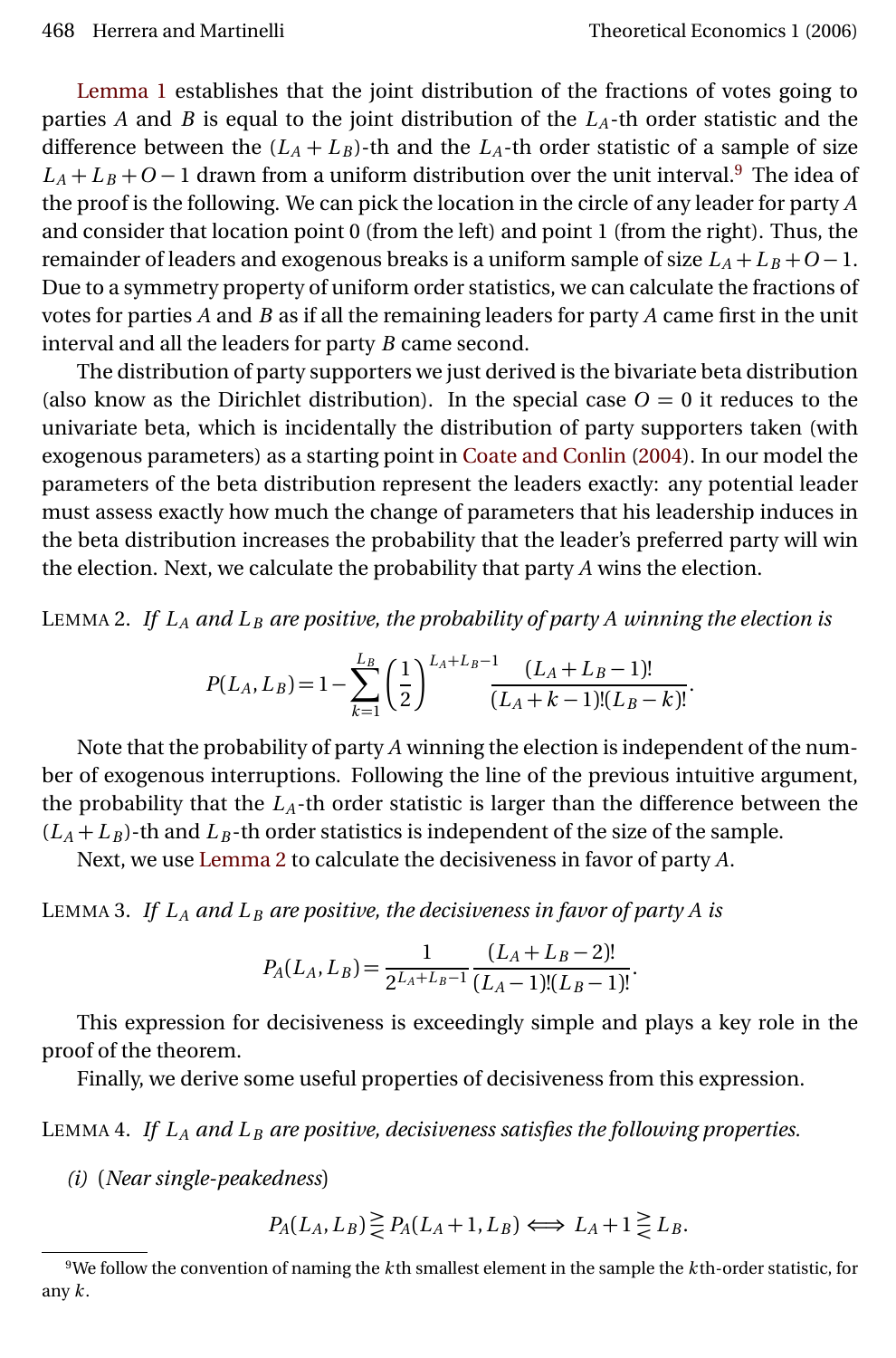<span id="page-8-0"></span>

FIGURE 2. Decisiveness of a leader.

*(ii)* (*Symmetry*)

 $P_A(L_A, L_B) = P_A(L_B, L_A) = P_B(L_B, L_A)$ .

[Lemma 4](#page-7-2) establishes, in particular, that decisiveness in favor of a party achieves its maximum value when the party has either the same number of leaders as the other party or one leader less.

[Figure 2](#page-8-0) illustrates the decisiveness of a leader of party A or party B as a function of the number of leaders of either party. To construct the plot we use the gamma function, which is conveniently defined over the reals, rather than the factorial function.

The decisiveness peaks on the diagonal axis  $(L_A = L_B)$ , which is when the election is most likely to end up in a tie, illustrating the fact that there is little use in becoming an additional leader if one's preferred party is already very likely *to win or lose* the election. Also, the decisiveness decreases along the diagonal because of increased competition between leaders, which implies a smaller average influence of leaders.

We are now ready to prove the theorem.

PROOF OF T[HEOREM](#page-5-2) 1. Using the equilibrium conditions, any equilibrium *L* ∗  $A^*$ ,  $L^*_B$  with positive numbers of leaders for parties *A* and *B* must be such that

$$
P_A(L_A^*, L_B^*) > c/G \ge P_A(L_A^* + 1, L_B^*)
$$
  
\n
$$
P_B(L_A^*, L_B^*) > c/G \ge P_B(L_A^*, L_B^* + 1).
$$

Using symmetry [\(Lemma 4](#page-7-2)*ii*), these conditions are equivalent to

$$
P_A(L_A^*, L_B^*) > c/G \ge P_A(L_A^* + 1, L_B^*)
$$
  

$$
P_A(L_B^*, L_A^*) > c/G \ge P_A(L_B^* + 1, L_A^*).
$$

Using near single-peakedness [\(Lemma 4](#page-7-2)*i*), we get

$$
L_A^* + 1 > L_B^*
$$
 and  $L_B^* + 1 > L_A^*$ ,

which together imply

$$
L_A^* = L_B^*.
$$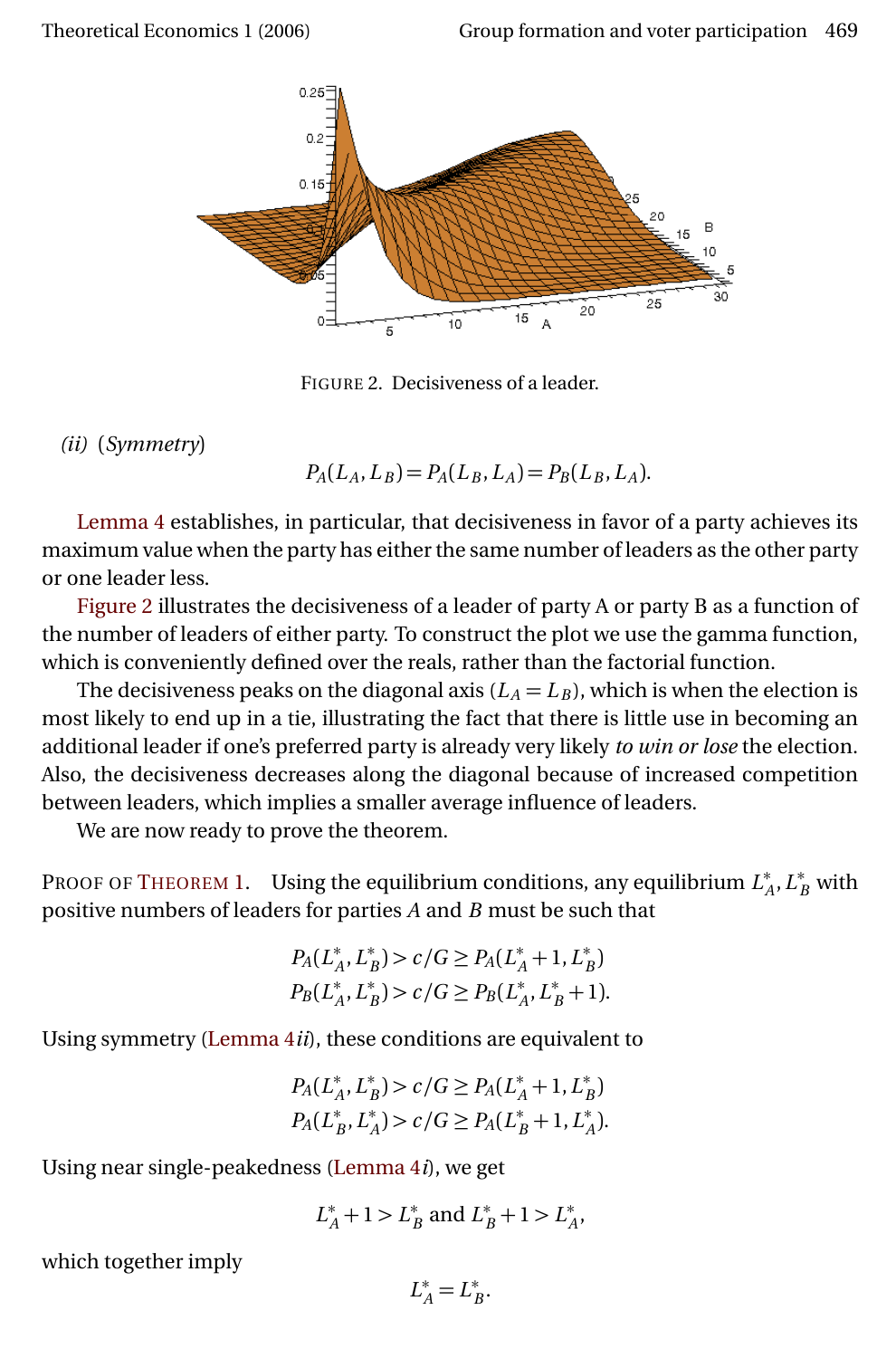Thus, any equilibrium with positive numbers of leaders for parties *A* and *B* must be such that  $L_A^* = L_B^* = L^*$ , where  $L^*$  satisfies

$$
P_A(L^*, L^*) > c/G \ge P_A(L^* + 1, L^*).
$$

Using symmetry, this condition is equivalent to

$$
P_A(L^*, L^*) > c/G \ge P_A(L^*, L^* + 1).
$$

Using near single-peakedness [\(Lemma 4](#page-7-2)*i*), the equilibrium condition is

$$
P_A(L^*, L^*) > c/G \ge P_A(L^*+1, L^*+1).
$$

Now, from [Lemma 3](#page-7-3) we get

$$
P_A(L,L) = \frac{1}{2^{2L-1}} \frac{(2L-2)!}{(L-1)!(L-1)!}.
$$

Note that this expression is strictly decreasing in *L* and takes the value  $\frac{1}{2}$  when  $L = 1$ . Thus, there are equilibria with positive numbers of leaders for parties *A* and *B* if and only if  $c/G < \frac{1}{2}$  $\frac{1}{2}$ , and they are as described by the statement of the theorem.

Consider now an equilibrium in which there is a positive number *L* ∗  $_A^*$  of leaders for party *A* and no leaders for party *B*. The equilibrium conditions are

$$
P_A(L_A^*, 0) > c / G \ge P_A(L_A^* + 1, 0)
$$
\n
$$
c / G \ge P_B(L_A^*, 1).
$$

Recall that if both parties receive the same fraction of votes, the election is resolved by a fair coin toss. Since neither party receives votes when there are no leaders, we have  $P(0,0) = \frac{1}{2}$ . Since only party *A* receives a positive fraction of votes when  $L^*$  $_A^*$  is positive and *L* ∗  $\sum_{B}^{*}$  is zero, we have  $P(L_{\n}^{*})$  $A^*_{A}$ , 0) = 1 for  $L^*_{A} \ge 1$ . Thus,  $P_A(1,0) = \frac{1}{2}$  and  $P_A(L^*_{A})$  $_{A}^{*}$ , 0) = 0 for  $L_A^* \geq 2$ . Using the first equilibrium condition above, we get  $L_A^* = 1$ . From symmetry and [Lemma 3,](#page-7-3) we get  $P_B(1,1) = P_A(1,1) = \frac{1}{2}$ . Thus, for  $L_A^* = 1$  the first equilibrium condition above implies  $\frac{1}{2}$  > *c*/*G* and the second equilibrium condition implies *c*/*G*  $\geq \frac{1}{2}$  $\frac{1}{2}$ , a contradiction. It follows that there are no equilibria in which only party *A* has a positive number of leaders. A similar argument shows that there are no equilibria in which only party *B* has a positive number of leaders.

Finally, consider an equilibrium in which neither party has a positive number of leaders. The equilibrium conditions are

$$
c/G \ge P_A(1,0)
$$
  

$$
c/G \ge P_B(0,1).
$$

We established in the previous paragraph that  $P_A(1,0) = \frac{1}{2}$ . A similar argument shows that  $P_B(0,1) = \frac{1}{2}$ . Thus, there is an equilibrium in which neither party has a positive number of leaders if and only if  $c/G \geq \frac{1}{2}$  $\frac{1}{2}$ .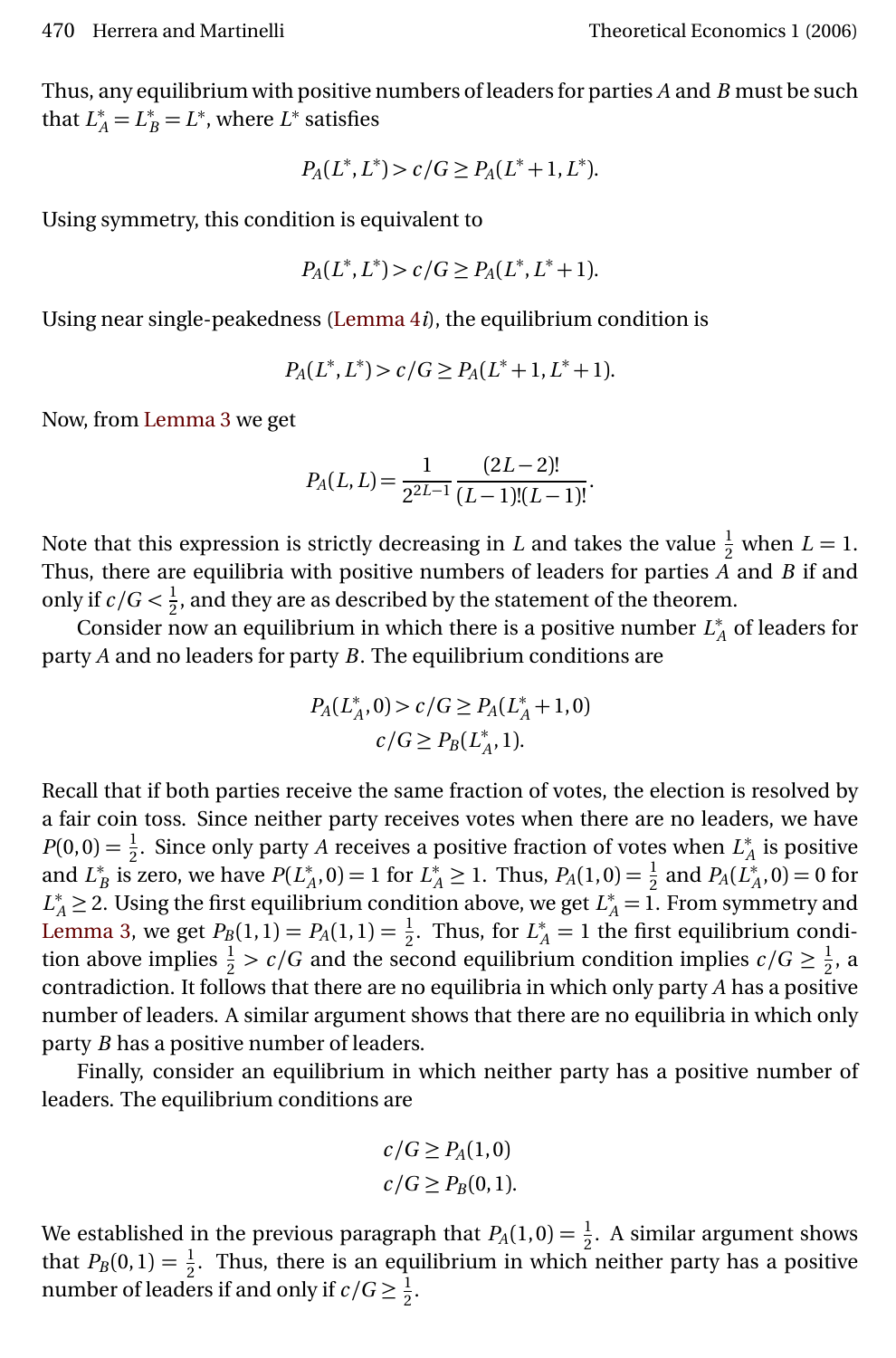For the remainder of the proof we assume that there is a positive number of leaders *L* for each party. With respect to voter participation, for  $O = 0$  it is easy to see that voter turnout is 1, as results from the formula provided in the statement of the theorem. For  $O \geq 1$ , we have that the expected turnout in equilibrium is

$$
E(a+b) = \int_0^1 \int_0^{1-a} (a+b)h_{L,L}(a,b) db da.
$$

Using [Lemma 1,](#page-6-1)

$$
E(a+b) = \frac{(2L+O-1)!}{(L-1)!(L-1)!(O-1)!} \int_0^1 \int_0^{1-a} (a+b)a^{L-1}b^{L-1}(1-a-b)^{O-1} db da.
$$

Or equivalently,

$$
E(a+b) = \frac{(2L+O-1)!}{(L-1)!(L-1)!(O-1)!} \times \int_0^1 \int_0^{1-a} \left( a^L b^{L-1} (1-a-b)^{O-1} + a^{L-1} b^L (1-a-b)^{O-1} \right) db \, da.
$$

Using [Lemma 1](#page-6-1) again,

$$
E(a+b) = \frac{(2L+O-1)!}{(L-1)!(L-1)!(O-1)!} \times \frac{(L-1)!L!(O-1)!}{(2L+O)!} \times \left( \int_0^1 \int_0^{1-a} h_{L+1,L}(a,b) \, db \, da + \int_0^1 \int_0^{1-a} h_{L,L+1}(a,b) \, db \, da \right).
$$

Since  $h_{L+1,L}(a,b)$  and  $h_{L,L+1}(a,b)$  are bivariate probability density functions with support  $0 \le a + b \le 1$ , we get

$$
E(a+b) = \frac{(2L+O-1)!}{(L-1)!(L-1)!(O-1)!} \times \frac{(L-1)!L!(O-1)!}{(2L+O)!} \times 2.
$$

The result on voter turnout in the statement of the theorem follows.

With respect to the closeness of the election, suppose that  $0 \geq 1$ . (The proof for  $O = 0$  is similar.) Using [Lemma 1,](#page-6-1) the expected winning margin is

$$
E(|a-b|) = 2E(a-b|a>b)
$$
  
=  $2\int_0^1 \int_0^{\min\{a,1-a\}} (a-b)h_{L,L}(a,b)db da$   
=  $\frac{2(2L+O-1)!}{(L-1)!(L-1)!(O-1)!} \int_0^1 \int_0^{\min\{a,1-a\}} (a-b)a^{L-1}b^{L-1}(1-a-b)^{O-1} db da$   
=  $\frac{2(2L+O-1)!}{(L-1)!(L-1)!(O-1)!} \times \int_0^1 \int_0^{\min\{a,1-a\}} (a^Lb^{L-1}(1-a-b)^{O-1} - a^{L-1}b^L(1-a-b)^{O-1}) db da.$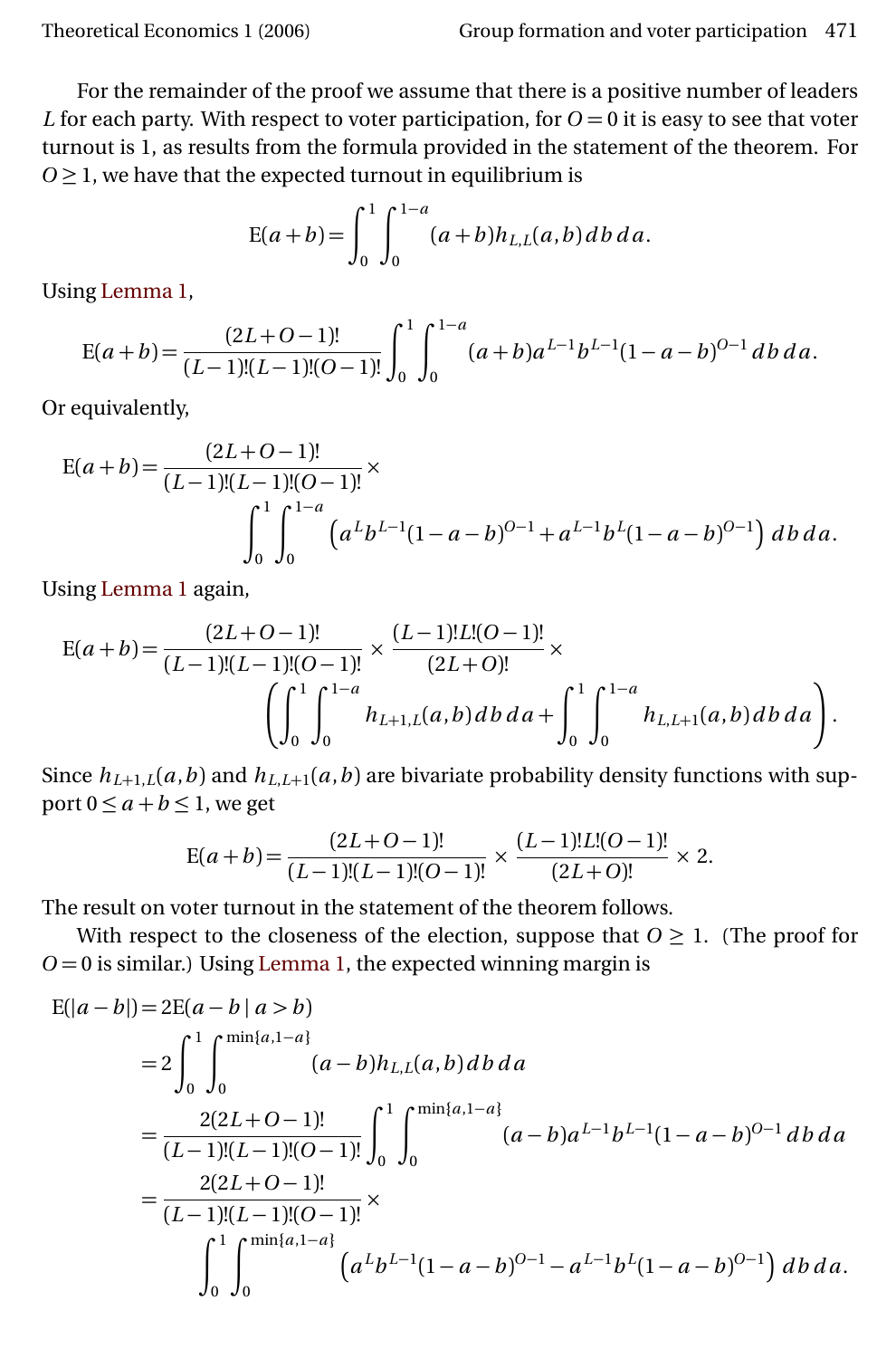Using [Lemma 1](#page-6-1) again,

$$
E(|a-b|) = \frac{2(2L+O-1)!}{(L-1)!(L-1)!(O-1)!} \times \frac{(L-1)!L!(O-1)!}{(2L+O)!} \times \left(\int_0^1 \int_0^{\min\{a,1-a\}} h_{L+1,L}(a,b) \, db \, da - \int_0^1 \int_0^{\min\{a,1-a\}} h_{L,L+1}(a,b) \, db \, da\right).
$$

Note that

$$
P(L_A, L_B) = \int_0^1 \int_0^{\min\{a, 1-a\}} h_{L_A, L_B}(a, b) \, db \, da.
$$

Thus, we get

$$
E(|a-b|) = \frac{2L}{2L+O}(P(L+1,L) - P(L,L+1)).
$$

Using the definitions of decisiveness in favor of party *A* and party *B* and symmetry [\(Lemma 4](#page-7-2)*ii*),

$$
E(|a - b|) = \frac{2L}{2L + O}(P_A(L + 1, L + 1) + P_B(L + 1, L + 1))
$$
  
= 
$$
\frac{4L}{2L + O}P_A(L + 1, L + 1).
$$

Using [Lemma 3,](#page-7-3)

$$
E(|a-b|) = \frac{2L}{2L+O}\left(\frac{1}{2^{2L}}\frac{(2L)!}{L!L!}\right),\,
$$

as stated in the theorem.

#### 4. TURNOUT AND WINNING MARGIN

In this section we analyze the relationship between the parameters of the model, namely the cost/benefit ratio of political activism  $(c/G)$  and the strength of social interactions (1*/O*), and the endogenous, observable variables of the model, namely the expected voter turnout and the expected winning margin.

[Theorem 1](#page-5-2) calculates the equilibrium number of leaders for each party as a (decreasing) function of the cost/benefit ratio of activism. The effects of changes in the cost/benefit ratio of activism and the strength of social interactions on the equilibrium expected voter turnout follow immediately from [Theorem 1.](#page-5-2)

COROLLARY 1. *An increase in the strength of social interactions increases the expected voter turnout and the expected winning margin. A reduction in the cost/benefit ratio of activism (weakly) increases the expected voter turnout.*

Stronger social interactions imply more effective leadership while the equilibrium number of leaders remains unchanged. A stronger average influence of each leader implies a higher voter turnout for each party and a higher variance in the number of votes for each party which in turn implies a higher winning margin. While the effect of the cost/benefit ratio of activism on voter turnout is unambiguous, its effect on the closeness of the election result is more complex.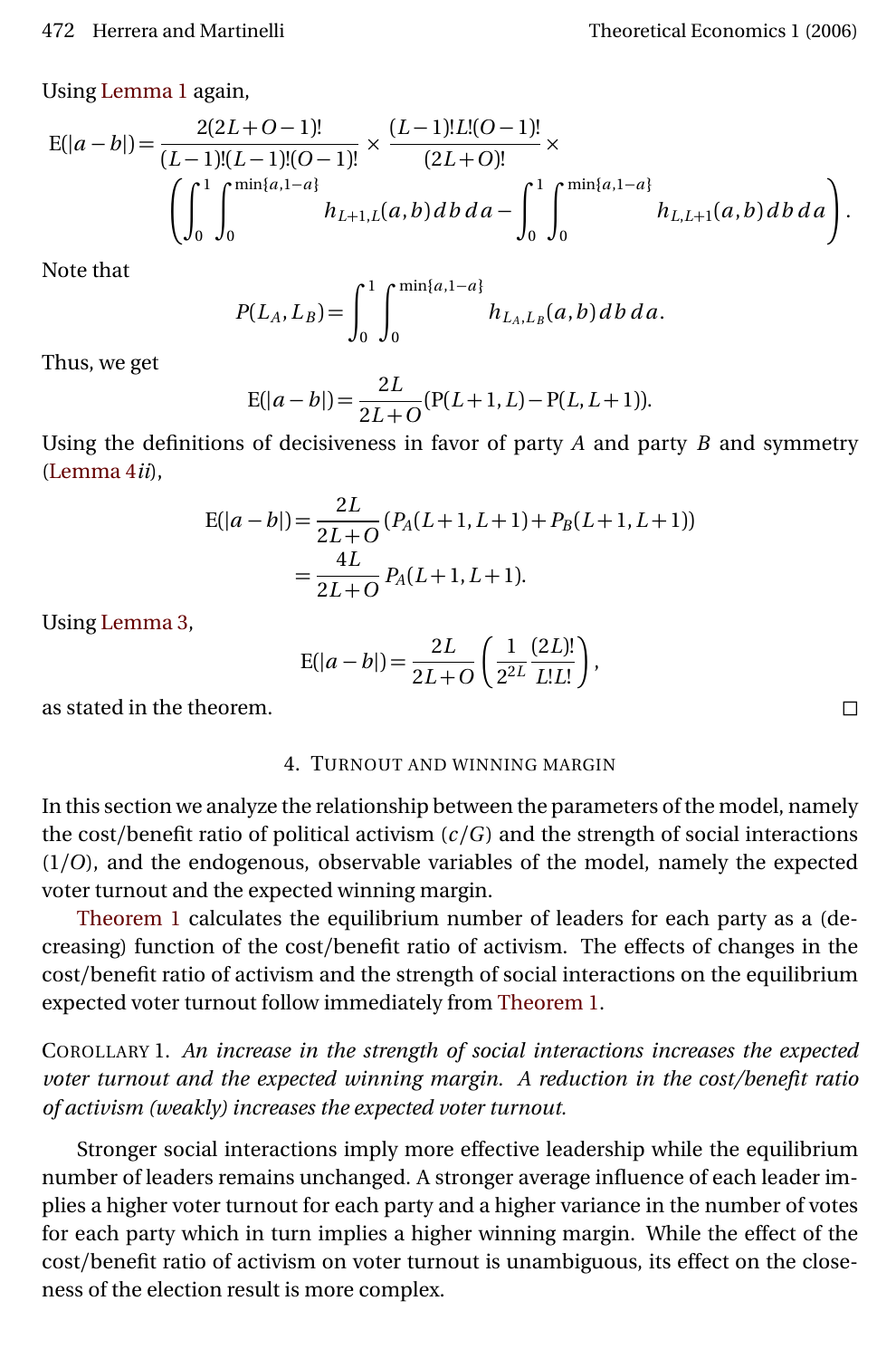<span id="page-12-0"></span>COROLLARY 2. *If the cost/benefit ratio of activism decreases, then the expected winning margin (weakly) decreases if initially the expected turnout is above*  $\frac{1}{2}$  *and it (weakly) increases if initially the expected turnout is below*  $\frac{1}{2}$ *.* 

PROOF. From [Theorem 1,](#page-5-2) we have that the expected winning margin with *L* +1 leaders is

$$
\frac{L+1}{L+1+O/2}\left(\frac{1}{2^{2L+2}}\frac{(2L+2)!}{(L+1)!(L+1)!}\right),\,
$$

and with *L* leaders is

$$
\frac{L}{L+O/2}\left(\frac{1}{2^{2L}}\frac{(2L)!}{L!L!}\right).
$$

The ratio of these two expressions is

$$
\frac{1+1/(2L)}{1+1/(L+O/2)},
$$

which is smaller than one if and only if  $O < 2L$  (or equivalently, if and only if expected turnout is smaller than  $\frac{1}{2}$ ) and is larger than one if and only if *O* > 2*L*.

Intuitively, if the number of voters is expected to be smaller than the number of abstainers, then extra leaders are more likely to persuade abstainers to vote rather than to steal voters from other leaders, thereby increasing the variance of the difference between the votes received by the parties. If, instead, the fraction of voters is expected to be larger than the fraction of abstainers, then new leaders tend to steal voters from each other rather than persuading abstainers to vote, thereby reducing the variance of the difference between the votes received by the parties. In sum, elections with higher voter turnout are closer elections only when the turnout is expected to be high (the majority votes), while in elections for which the turnout is expected to be low (the majority abstains), a higher actual turnout suggests a higher expected margin of victory.

In most democracies, the average voter turnout in elections at the national level is above 50% (see e.g. [Blais](#page-25-3) [2000\)](#page-25-3). In these circumstances, our model predicts that movements in the cost/benefit ratio of activism lead to movements in the winning margin in the same direction. If, as seems likely, the costs and benefits of activism experience more short-term variations than the strength of social interactions, we should expect to see a negative short-term correlation between the winning margin and voter turnout. Long term trends in voter turnout, however, are likely to be affected by trends in both the cost/benefit ratio of activism and the strength of social interactions.

The relation between the winning margin (or rather, the election closeness) and voter turnout has been the subject of empirical literature reviewed recently by [Blais](#page-25-3) [\(2000\)](#page-25-3). In this author's words,

the verdict is crystal clear with respect to closeness: closeness has been found to increase turnout in 27 out of the 32 studies that have tested the relationship, in many different settings and with diverse methodologies. [\(Blais](#page-25-3) [2000,](#page-25-3) p. 60)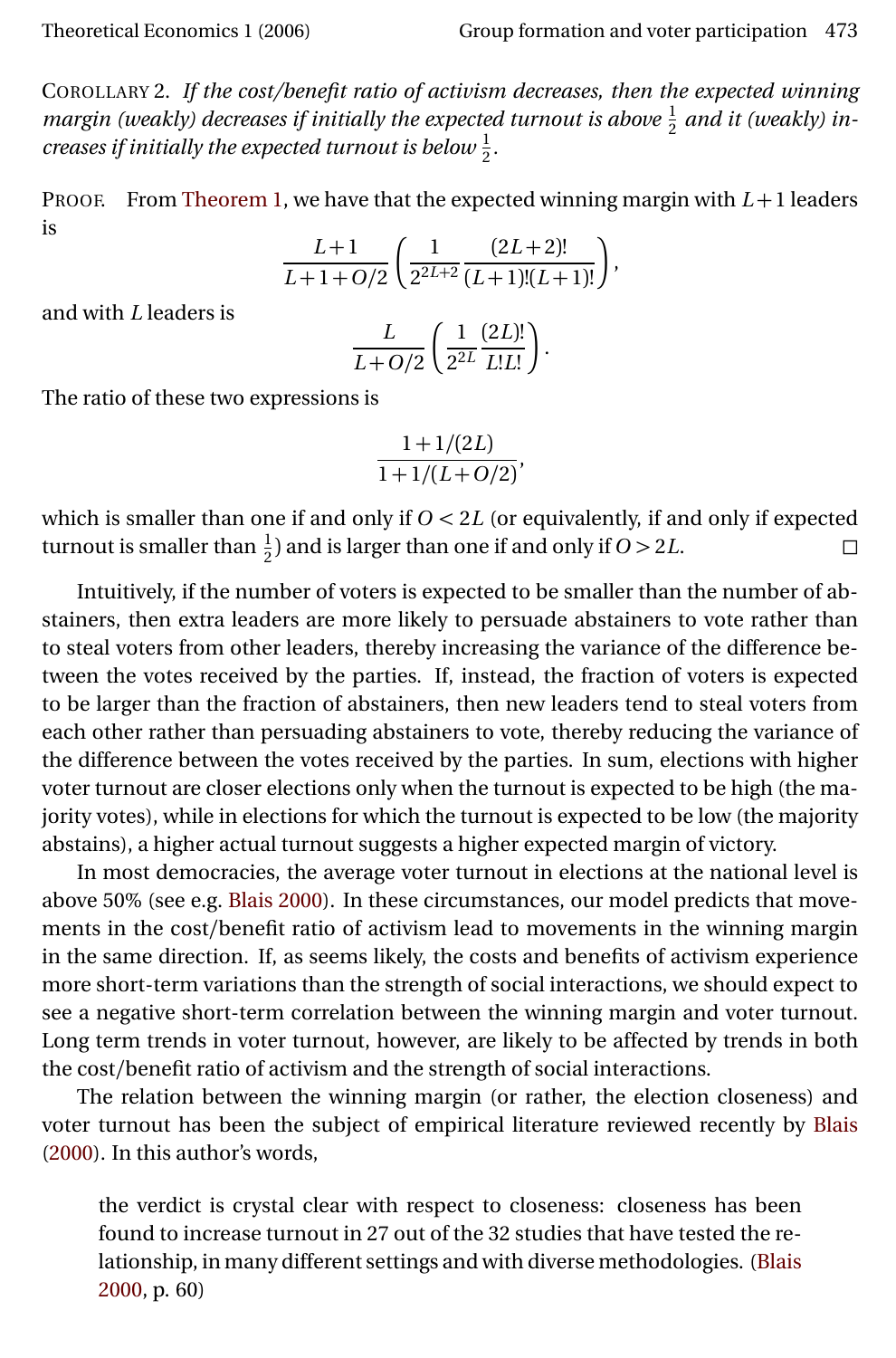Blais goes on to state that the importance of election closeness is not captured by direct measures of the very small probability of a single vote being decisive. The positive relationship between election closeness and voter turnout, it seems, should be addressed at the group/leader level.

Let *T* be the expected turnout and *W* be the expected winning margin. Using [Theo](#page-5-2)[rem 1,](#page-5-2) we can obtain an approximation for the parameters of the model when there is a lot of activism (that is, when the cost/benefit ratio of activism is small):

<span id="page-13-1"></span>COROLLARY 3. *For fixed* 1*/O,*

$$
\lim_{c/G \to 0} \left( \frac{c/G}{W/(2T)} \right) = 1 \quad \text{and} \quad \lim_{c/G \to 0} \left( \frac{1/O}{\pi W^2/(2T(1-T))} \right) = 1.
$$

(See the proof in the [Appendix.](#page-16-0)) [Corollary 3](#page-13-1) suggests that, for any given democracy, the ratio of winning margin to turnout should be positively correlated with other measures of the cost of political activism. Similarly, the ratio of the square of the winning margin to the product of participation and abstention rates should be positively correlated with other measures of the strength of local interactions, such as the extent of overlapping memberships in social institutions.

## 5. EXTENSIONS

<span id="page-13-0"></span>Randomness in the number of exogenous interruptions in the circle is easily incorporated into the model. Though the model assumes leaders who are identical except for their party preferences, it can be extended to allow for heterogeneous cost/benefit ratios of activism under some conditions.

# 5.1 *Random interruptions*

Assume that the number of exogenous interruptions in the circle is a random variable  $\tilde{O}$  with bounded support whose realization is not known by partisan citizens at the moment of deciding whether to become leaders. For any given numbers of leaders for parties *A* and *B*, the probability of party *A* winning the election is the same regardless of the realization of *O*˜ and is given by [Lemma 2.](#page-7-1) Thus, the decisiveness in favor of party *A* is as given by [Lemma 3](#page-7-3) and therefore the equilibrium number of leaders is as given by [The](#page-5-2)[orem 1.](#page-5-2) Expected voter turnout is now the expectation (conditional on the realization of  $\tilde{O}$  ) of the expression for voter turnout in [Theorem 1,](#page-5-2) and similarly for the expected winning margin.

# 5.2 *Heterogeneous leadership costs*

Assume that the cost of activism (or equivalently, the importance of the election) is heterogeneous across partisan voters and distributed according to some continuous probability density with the lower endpoint of the support given by *c >* 0. Recall that the decision to become a leader depends on the decisiveness cost-benefit calculation. The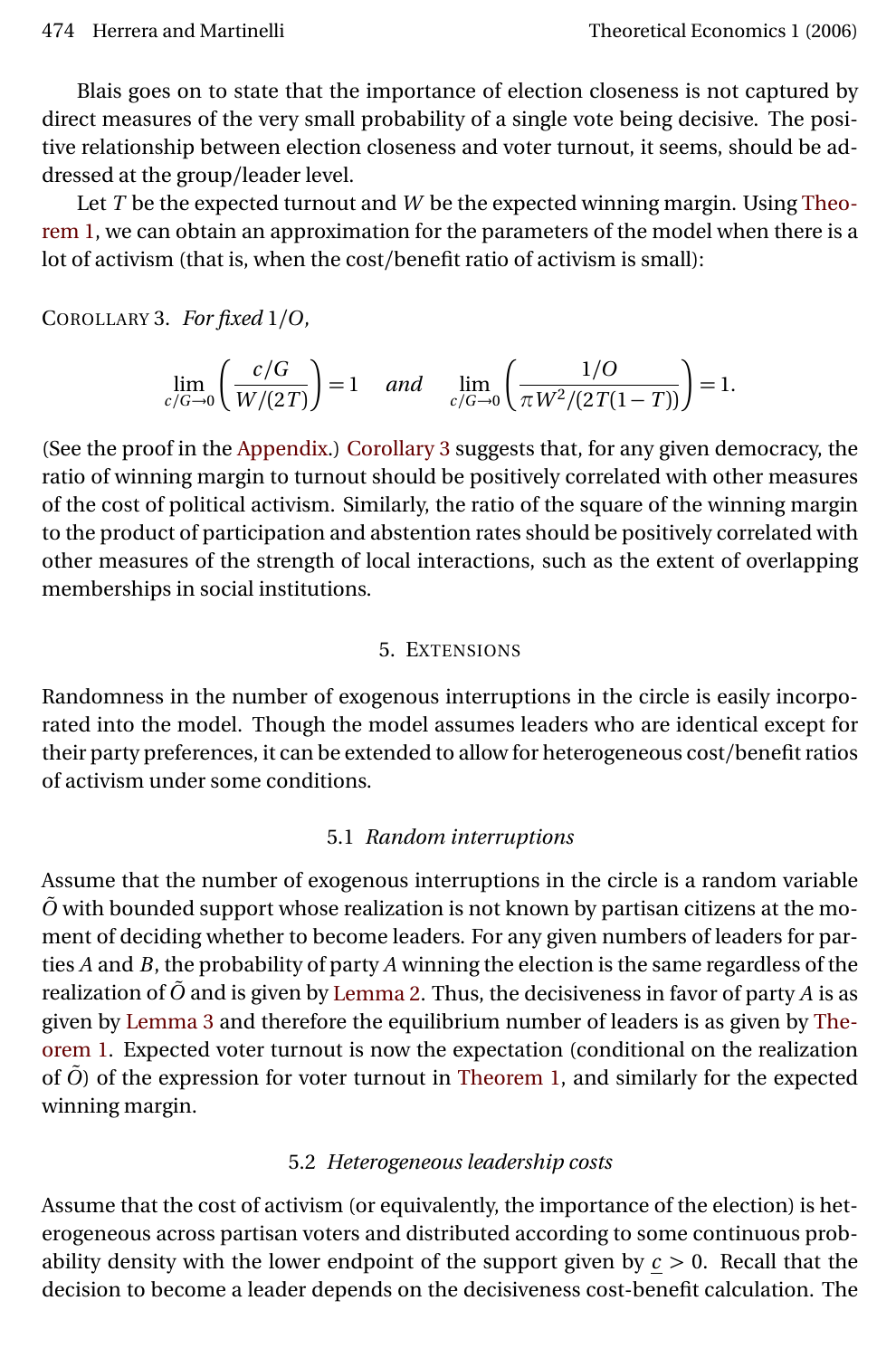equilibrium number of leaders  $L^*$  is given by the largest integer solution to the inequality

$$
P_A(L,L) > \underline{c}/G.
$$

There is really no difference with the homogeneous case. There may be some inefficiency, though, since the leaders in equilibrium are not necessarily the partisan citizens with lower costs. Only the citizens with a cost/benefit ratio smaller than  $P_A(L^*, L^*)$  may become leaders.

## 5.3 *Different effectiveness of leaders*

We have assumed so far that the interval of influence of a leader is random but the effectiveness of the leaders of each party is the same. That is, we have assumed a leader could persuade all the voters in the leader's interval of influence to vote for the leader's preferred party. More generally, we can assume that leaders of party *A* and party *B* can attract only the fractions  $\alpha \in (0,1]$  and  $\beta \in (0,1]$ , respectively, of the potential voters in their interval of influence. This setup allows for the proportions *α* and *β* to depend on a predisposition of impressionable voters in favor of either party. For  $\alpha = \beta$ , the equilibrium number of leaders of the model is the one we previously obtained; only the voter turnout should be scaled down accordingly if  $\alpha = \beta < 1$ . If  $\alpha \neq \beta$ , then the equilibrium is no longer necessarily symmetric. To extend the model we need to recalculate the decisiveness in favor of party *A* and party *B*.

<span id="page-14-0"></span>LEMMA 5. Let  $\gamma = \alpha/(\alpha + \beta)$ . If  $L_A$  and  $L_B$  are positive, the decisiveness in favor of party *A is*

$$
P_A(L_A, L_B) = (1 - \gamma)^{L_A - 1} \gamma^{L_B} \frac{(L_A + L_B - 2)!}{(L_A - 1)!(L_B - 1)!}
$$

*and the decisiveness in favor of party B is*

$$
P_B(L_A, L_B) = ((1 - \gamma)^{L_A} \gamma^{L_B - 1} \frac{(L_A + L_B - 2)!}{(L_A - 1)!(L_B - 1)!}.
$$

(See the proof in the [Appendix.](#page-16-0))

The constant ratio of decisiveness

$$
P_B(L_A, L_B)/P_A(L_A, L_B) = (1 - \gamma)/\gamma = \beta/\alpha
$$

is an indicator of the advantage of party *B* relative to party *A*. We can easily check

$$
P_A(L_A, L_B) \ge P_A(L_A - 1, L_B) \iff (L_A - 1) \leq (\beta/\alpha)(L_B - 1)
$$

and

$$
P_B(L_A, L_B) \ge P_B(L_A, L_B - 1) \Longleftrightarrow (L_A - 1) \ge \frac{\beta}{\le \beta/\alpha} (L_B - 1).
$$

That is, both the decisiveness in favor of party *A* and the decisiveness in favor of party *B* peak when the number of leaders is at or near the ratio

$$
\frac{L_A - 1}{L_B - 1} = \frac{\beta}{\alpha}.
$$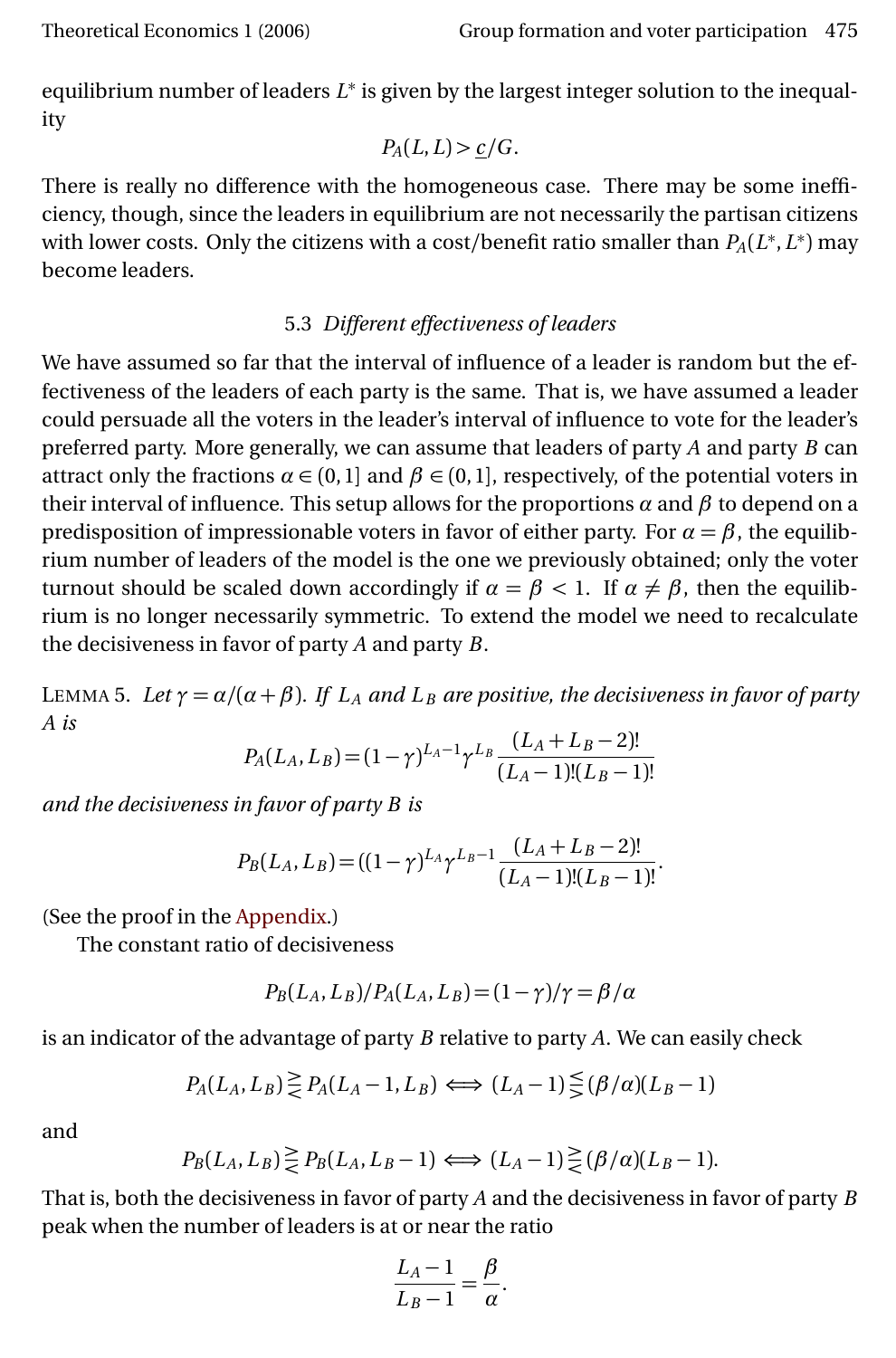<span id="page-15-0"></span>As in the case of symmetric effectiveness, the equilibrium conditions

$$
P_A(L_A, L_B) > \frac{c}{G} \ge P_A(L_A + 1, L_B)
$$
  

$$
P_B(L_A, L_B) > \frac{c}{G} \ge P_B(L_A, L_B + 1)
$$

must be satisfied simultaneously, which implies that decisiveness must be at its peak. Note that for decisiveness to be at its peak, the party at a disadvantage must have more leaders than the other party. That is, decisiveness peaks when the probabilities of winning the election are near 50%.

#### 6. FINAL REMARKS

There is no generally accepted model of the common social phenomenon of massive voluntary participation in large elections. A recent survey article by [Feddersen](#page-25-11) [\(2004\)](#page-25-11) has signalled what appears to be a growing interest in group-based models of voter turnout in which group members participate in elections because they are directly coordinated and rewarded by leaders. This paper is intended to be a contribution to the literature about groups in elections. At the substantive level, by having leaders self-select endogenously out of the population, our model sheds some light on how groups of voters can be formed and how voting behavior is affected by the underlying parameters of the model. These parameters include the cost of political activism, the importance of the election, and the strength or weakness of social interactions, even if the vast majority of voters do not behave strategically at the ballot box.

We carry out the analysis in a highly stylized environment. At the technical level, we are able to obtain an attractive closed form expression for the equilibrium of the model and the decisiveness of a leader. The equilibrium uniquely pins down the number of leaders for each party. The uniqueness is essential to construct a theory of voter turnout and the closeness of elections. We obtain intuitive comparative statics results with respect to the expected voter turnout and some unexpected results with respect to the expected winning margin. The fact that we deal successfully with the issues of existence and uniqueness of the pure strategy equilibrium is, we believe, an encouraging step in the direction of a satisfactory group-based model of elections.

We believe our model is flexible enough to be extended in a number of ways beyond those discussed in this paper. A version of the model that takes account of the different effectiveness of leaders may be useful as a building block to incorporate the variable effort of leaders. Though we focus on policy motivated leaders, incorporating a private interest for leaders is clearly feasible (e.g. a reward from the party proportional to the fraction of voters brought to the voting booth). Other extensions that may be of interest are allowing leaders to have overlapping intervals of influence and considering elections with three or more candidates.

Further afield, it would be interesting to consider a group-based model of voting in which voters were arranged in a one-dimensional policy space, and in which leaders were aware of their location in the policy space and were able to mobilize some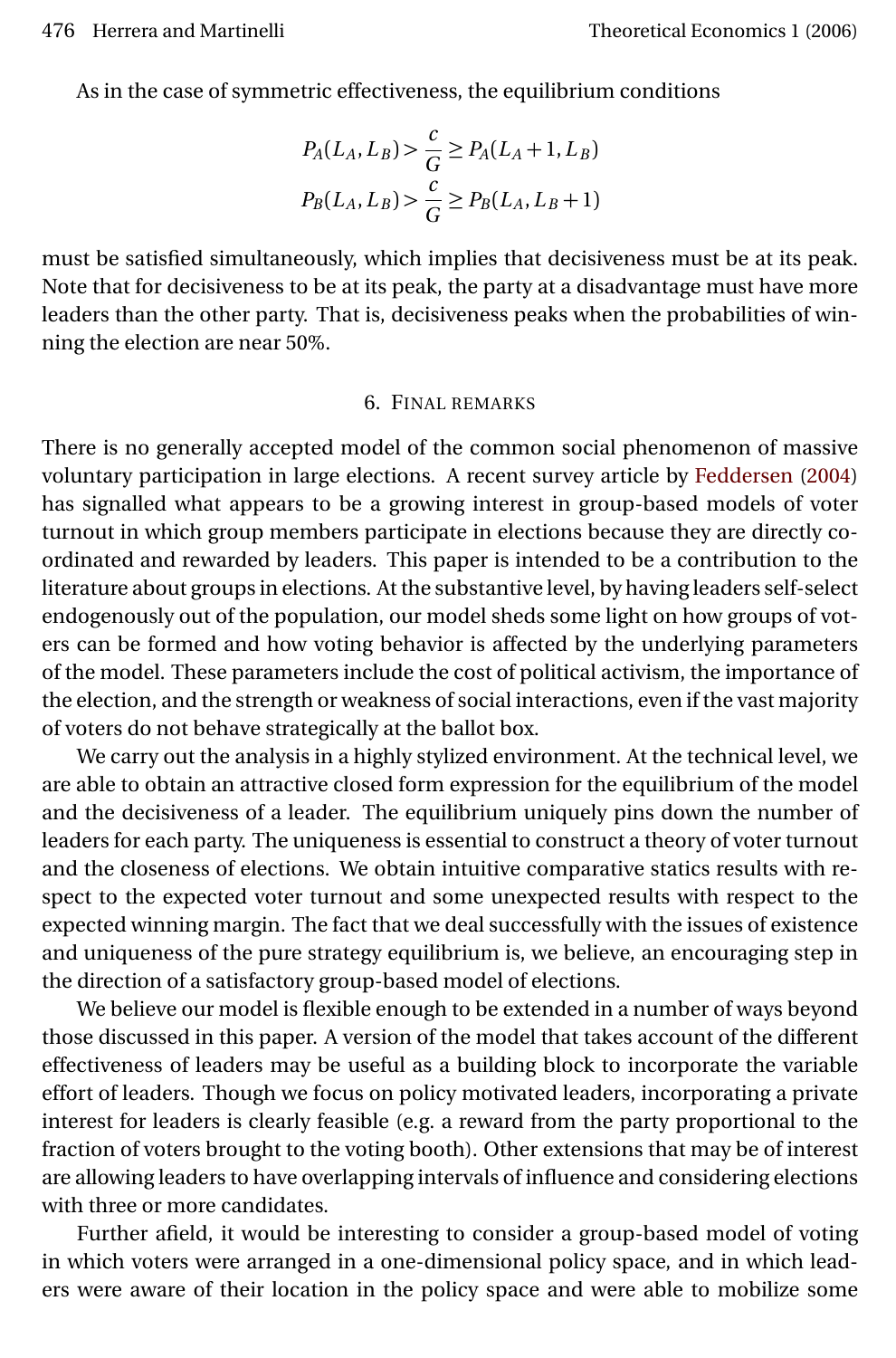<span id="page-16-2"></span>random fraction of nearby voters. In such a model, we would expect there to be two different situations for a leader: leaders closer to the ideological extremes would draw voters (mostly) away from abstention, while leaders closer to moderate voters would draw voters away from the other party. As in the model we have discussed in this paper, there would be potentially a nonmonotonic relationship between expected turnout and winning margin, depending on which of the two effects of increasing the number of leaders (drawing voters away from abstention and drawing voters away from the other party) is stronger. The equilibrium location of leaders, and therefore which of the two effects is stronger, would be influenced by the objective function of leaders, e.g. whether they maximize the size of their support or are policy-motivated. It is hard to guess under which circumstances one of the two effects dominates the other without actually setting up and solving this alternative model. In the model we present in this paper we get a clear-cut result: drawing voters away from abstention dominates when turnout is low, and drawing voters away from the other party dominates when turnout is high.

We have provided in this paper what we believe to be an interesting starting point for considering the role of endogenous groups in a turnout game. Whether this or an alternative model provides a more fruitful avenue for research is an open question.

## APPENDIX: PROOFS

<span id="page-16-0"></span>Before proving [Lemma 1](#page-6-1) we need some statistical results. Let  $n + 1 = L_A + L_B + O$ be the total number of leaders and exogenous interruptions that are distributed uniformly on the circle. Pick any leader or exogenous interruption and call that point 0 (when moving counterclockwise) and 1 (when moving clockwise). From 0 to 1 (moving clockwise) the remaining *n* leaders and exogenous interruptions are distributed uniformly. Let  $y_1, \ldots, y_n$  (with  $y_1 \leq \cdots \leq y_n$ ) represent the (random) location of these points. Then the interval of influence of each leader or interruption is  $x_1 = y_1, \ldots, x_k =$  $y_k - y_{k-1}, \ldots, x_{n+1} = 1 - y_n.$ 

THEOREM A.1. *The joint distribution of the intervals*

$$
(x_1 = y_1, \ldots, x_k = y_k - y_{k-1}, \ldots, x_{n+1} = 1 - y_n)
$$

*of the uniform order statistic*  $0 \le y_1 < y_2 < \cdots < y_n \le 1$  *is invariant under any permutation of its components.*

PROOF. See [Reiss](#page-26-9) [\(1989,](#page-26-9) p. 40).

This implies, in particular,

<span id="page-16-1"></span>COROLLARY A.1. *All marginal distributions of*  $(x_1,...,x_k,...,x_{n+1})$  *of equal dimension are equal.*

PROOF OF L[EMMA](#page-6-1) 1. Given a sample size *n*, the joint density function of two order statistics for a uniform underlying distribution on the unit interval is

$$
f(a_i, a_j) = \frac{n!}{(i-1)!(j-i-1)!(n-j)!} (a_i)^{i-1} (a_j - a_i)^{j-i-1} (1 - a_j)^{n-j}
$$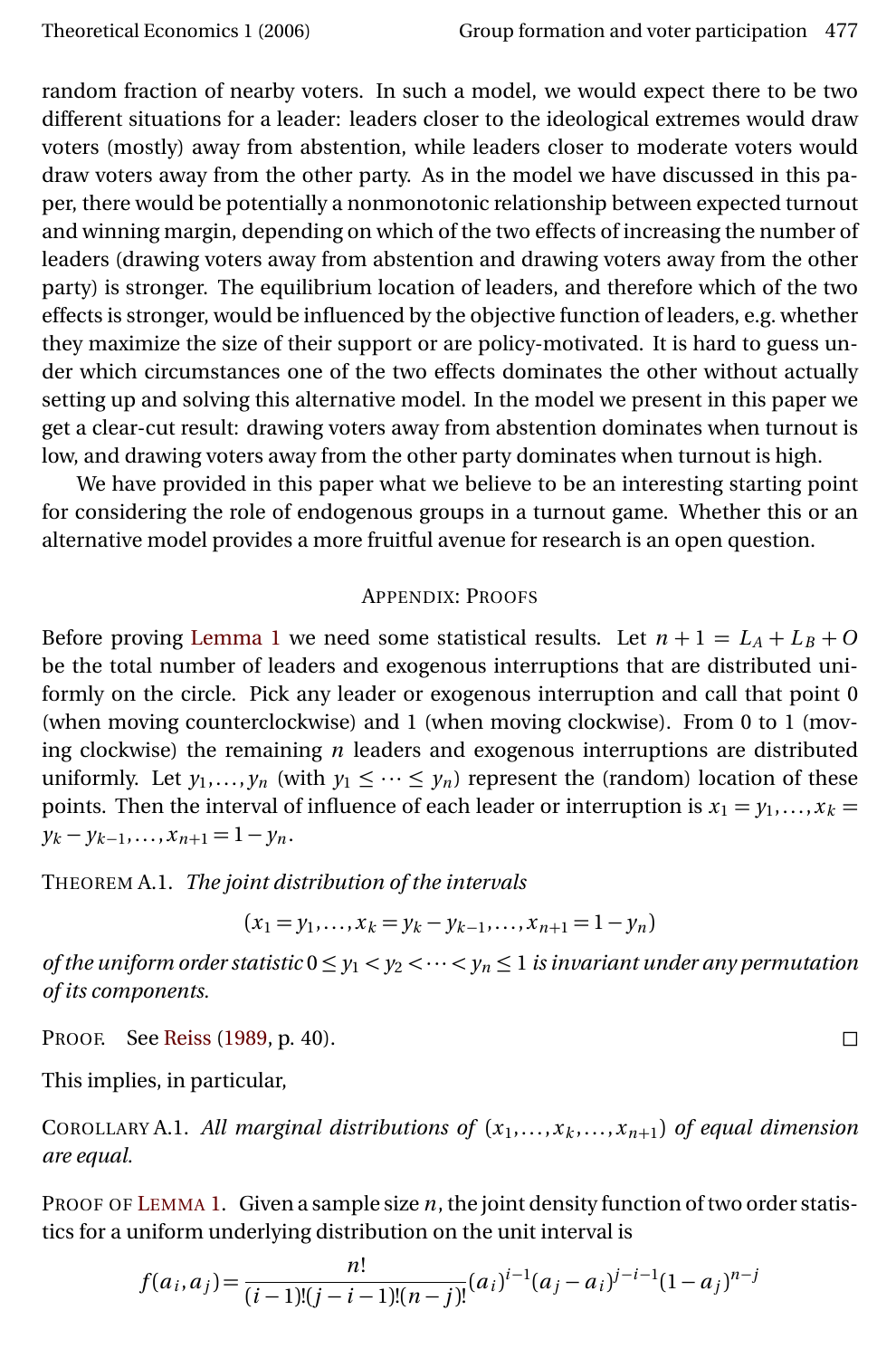<span id="page-17-2"></span>for  $0 \le a_i < a_j \le 1$ . Reordering the intervals of influence (see [Corollary A.1\)](#page-16-1) so that all party *A* leaders are followed by all party *B* leaders and letting  $L_A = i$ ,  $L_A + L_B = j$ ,  $L_A + L_B + O = n + 1$ ,  $a = a_i$ , and  $b = a_j - a_i$ , we get the bivariate distribution of *a* and *b* when  $Q > 1$ .

Similarly, the density function of an order statistic for a uniform underlying distribution on the unit interval is

$$
f(a_i) = \frac{n!}{(i-1)!(n-i)!} (a_i)^{i-1} (1-a_i)^{n-i}
$$

for  $0 \le a_i \le 1$ . Reordering the intervals of influence so that all party A leaders are followed by all party *B* leaders and letting  $L_A = i$ ,  $L_A + L_B = n + 1$ , and  $a = a_i$ , we get the distribution of *a* when  $O = 0$ .

Before proving Lemmas [2](#page-7-1) to [5,](#page-14-0) we need a couple of hypergeometric identities.<sup>[10](#page-17-0)</sup>

<span id="page-17-1"></span>LEMMA A.1. *For all*  $M \in \mathbb{N}$ *,*  $N \in \mathbb{N}$ *, and*  $d \in (0,1)$ *,* 

$$
\sum_{k=1}^{N} (1-d)^{M+N-k} \frac{(M+N-k-1)!}{(M-1)!(N-k)!} = \sum_{k=1}^{N} (1-d)^{M+k-1} d^{N-k} \frac{(M+N-1)!}{(M+k-1)!(N-k)!}.
$$

PROOF. We proceed by induction. For any positive *M*, the equality is easily shown to be satisfied for  $N = 1$ . We claim that for any  $N \ge 2$ , if the equality is satisfied for  $N - 1$ , then it is satisfied for *N*. To see this, evaluate the above expression on the left-hand side at *N* and at *N* − 1. The difference is

$$
\sum_{k=1}^{N} (1-d)^{M+N-k} \frac{(M+N-k-1)!}{(M-1)!(N-k)!}
$$
  
 
$$
-\sum_{k=1}^{N-1} (1-d)^{M+N-1-k} \frac{(M+N-k-2)!}{(M-1)!(N-1-k)!}
$$
  
 
$$
= (1-d)^{M+N-1} \frac{(M+N-2)!}{(M-1)!(N-1)!}.
$$

Similarly, evaluate the above expression on the right-hand side at *N* and at  $N-1$ . The difference is

$$
\sum_{k=1}^{N} (1-d)^{M+k-1} d^{N-k} \frac{(M+N-1)!}{(M+k-1)!(N-k)!}
$$
  
 
$$
-\sum_{k=1}^{N-1} (1-d)^{M+k-1} d^{N-k-1} \frac{(M+N-2)!}{(M+k-1)!(N-1-k)!}
$$
  
 
$$
= (1-d)^{M+N-1}(M+N-2)! \times \sum_{k=1}^{N} H(k),
$$

<span id="page-17-0"></span><sup>10</sup>We are very grateful to Aaron Robertson for explaining to us the Wilf–Zeilberger method [\(Petkovšek](#page-26-10) [et al.](#page-26-10) [1997\)](#page-26-10) which is used to solve hypergeometric identities.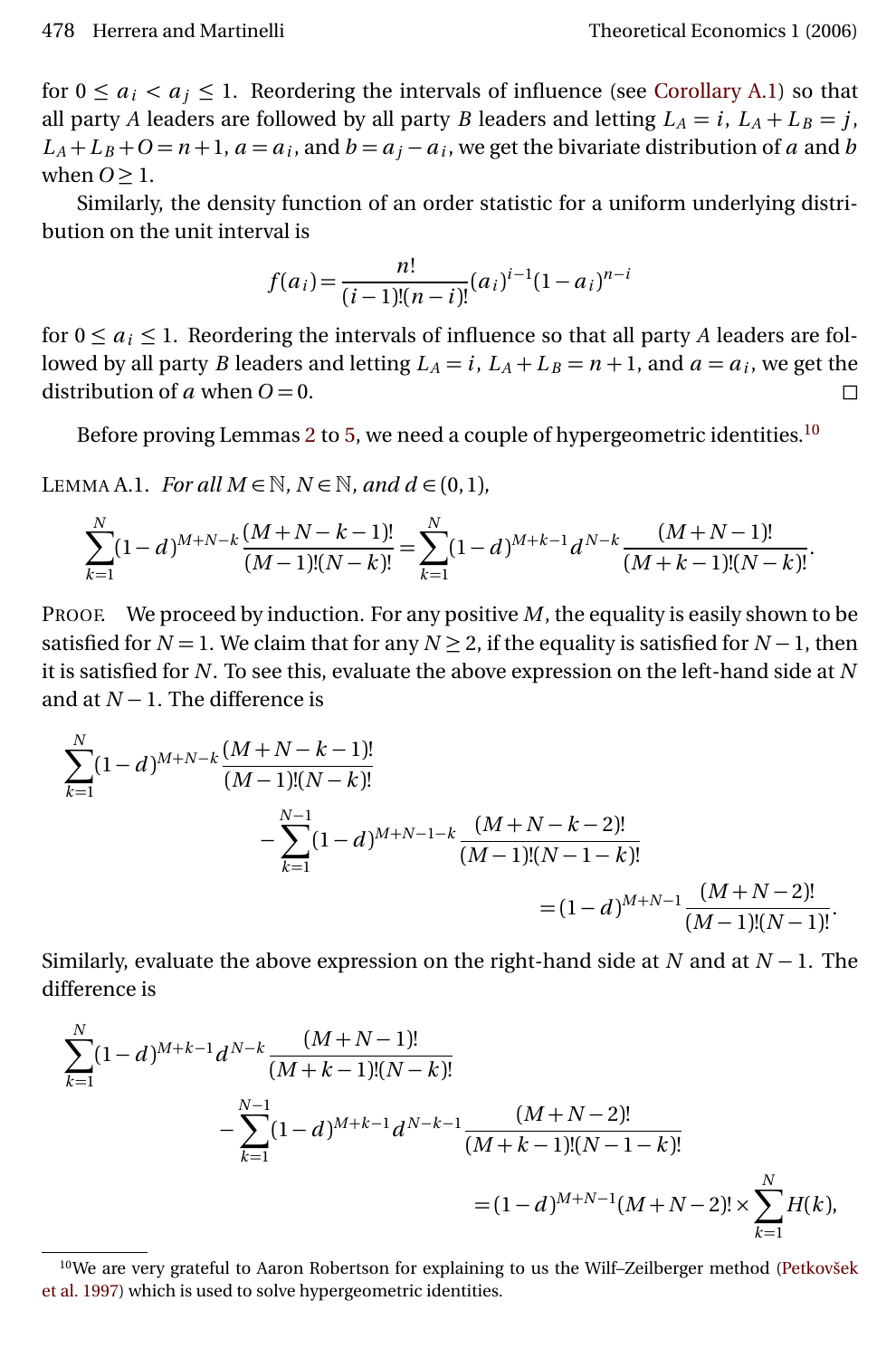where

$$
H(k) = \frac{(1-d)^{k-N}d^{N-k}(M+N-1)}{(M+k-1)!(N-k)!} - \frac{(1-d)^{k-N}d^{N-k-1}}{(M+k-1)!(N-k-1)!}
$$
  
= 
$$
\frac{(1-d)^{k-N}d^{N-k}(M+N-1) - (1-d)^{k-N}d^{N-k-1}(N-k)}{(M+k-1)!(N-k)!}
$$
  
= 
$$
\frac{(1-d)^{k-N}d^{N-k}(M+k-1) - (1-d)^{k+1-N}d^{N-k-1}(N-k)}{(M+k-1)!(N-k)!}
$$
  
= 
$$
\frac{(1-d)^{k-N}d^{N-k}}{(M+k-2)!(N-k)!} - \frac{(1-d)^{k+1-N}d^{N-k-1}}{(M+k-1)!(N-k-1)!}
$$

for  $k = 1, ..., N - 1$  and

$$
H(N) = \frac{1}{(M+N-2)!}.
$$

Now define

$$
J(k) = \frac{(1-d)^{k-N} d^{N-k}}{(M+k-2)!(N-k)!}.
$$

Since  $H(k) = J(k) - J(k+1)$  for  $k = 1, ..., N-1$  and  $H(N) = J(N)$ , we get

$$
\sum_{k=1}^{N} H(k) = J(1) = \frac{1}{(M-1)!(N-1)!}.
$$

It follows that the difference between the above expression on the right-hand side evaluated at *N* and at *N* − 1 is also equal to

$$
(1-d)^{M+N-1}\frac{(M+N-2)!}{(M-1)!(N-1)!}.
$$

<span id="page-18-0"></span>LEMMA A.2. *For all*  $M \in \mathbb{N}$ *, N*  $\in \mathbb{N}$ *, and*  $d \in (0,1)$ *,* 

$$
\sum_{k=1}^{N} \frac{(M+N-2)!}{(M+k-2)!(N-k)!} (1-d)^{M+k-2} d^{N-k}
$$
  
 
$$
-\sum_{k=1}^{N} \frac{(M+N-1)!}{(M+k-1)!(N-k)!} (1-d)^{M+k-1} d^{N-k}
$$
  
 
$$
= (1-d)^{M-1} d^{N} \frac{(M+N-2)!}{(M-1)!(N-1)!}.
$$

PROOF. Note that

$$
\sum_{k=1}^{N} \frac{(M+N-2)!}{(M+k-2)!(N-k)!} (1-d)^{M+k-2} d^{N-k}
$$
  
 
$$
-\sum_{k=1}^{N} \frac{(M+N-1)!}{(M+k-1)!(N-k)!} (1-d)^{M+k-1} d^{N-k}
$$
  
 
$$
= (1-d)^{M+N-1} (M+N-2)! \sum_{k=1}^{N} \hat{H}(k),
$$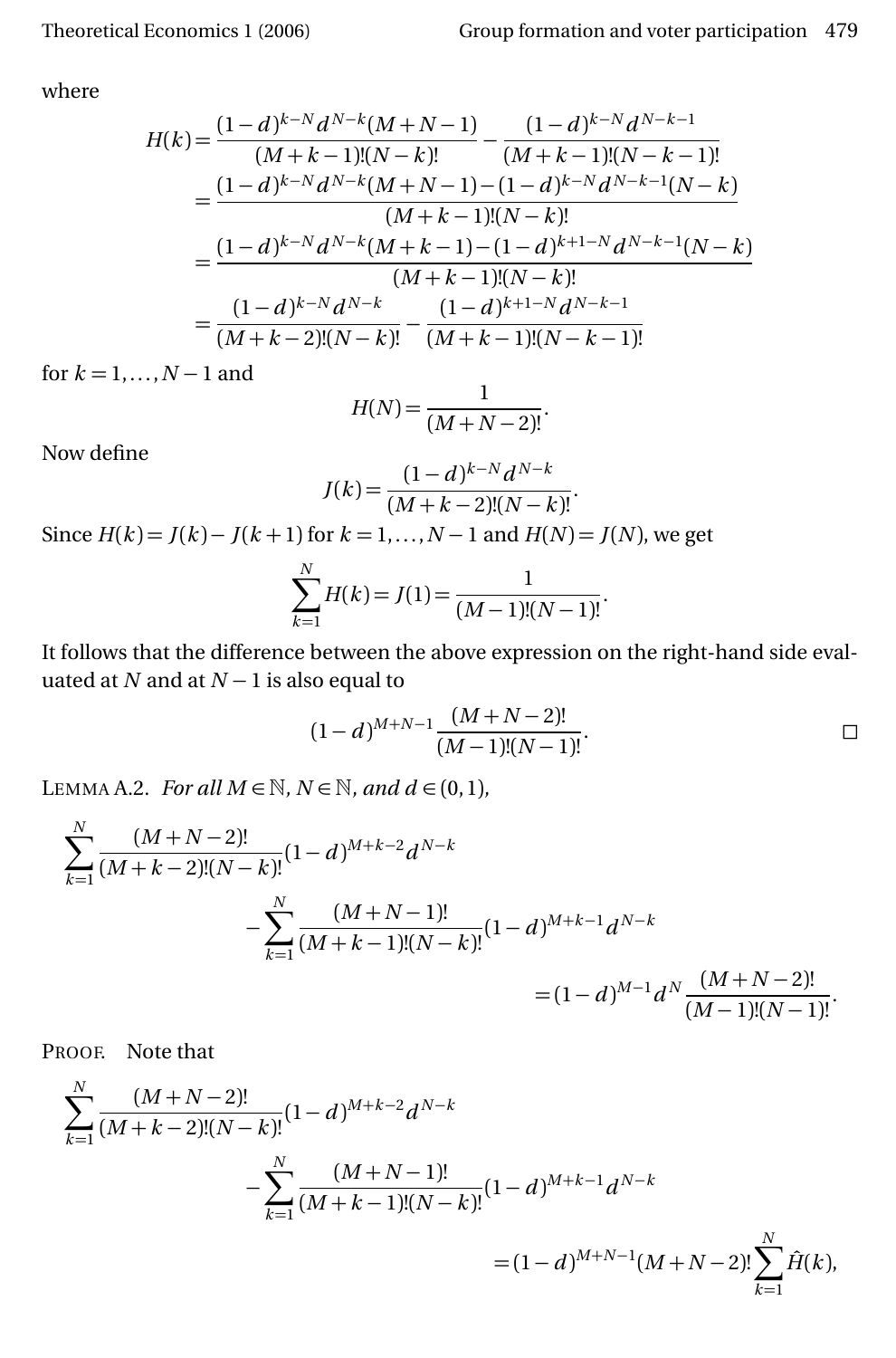where

$$
\hat{H}(k) = \frac{(1-d)^{k-N-1}d^{N-k}}{(M+k-2)!(N-k)!} - \frac{(1-d)^{k-N}d^{N-k}(M+N-1)}{(M+k-1)!(N-k)!}
$$
\n
$$
= \frac{(1-d)^{k-N-1}d^{N-k}(M+k-1) - (1-d)^{k-N}d^{N-k}(M+N-1)}{(M+k-1)!(N-k)!}
$$
\n
$$
= \frac{(1-d)^{k-N-1}d^{N-k+1}(M+k-1) - (1-d)^{k-N}d^{N-k}(N-k)}{(M+k-1)!(N-k)!}
$$
\n
$$
= \frac{(1-d)^{k-N-1}d^{N-k+1}}{(M+k-2)!(N-k)!} - \frac{(1-d)^{k-N}d^{N-k}}{(M+k-1)!(N-k-1)!}
$$

for  $k = 1, ..., N - 1$ , and

$$
\hat{H}(N) = \frac{(1-d)^{-1}}{(M+N-2)!} - \frac{1}{(M+N-2)!}
$$

$$
= \frac{(1-d)^{-1}d}{(M+N-2)!}.
$$

Now define

$$
\hat{J}(k) = \frac{(1-d)^{k-N-1}d^{N-k+1}}{(M+k-2)!(N-k)!}
$$

for  $k = 1, \ldots, N$ , and note that

$$
\hat{H}(k) = \hat{J}(k) - \hat{J}(k+1)
$$

for  $k = 1, ..., N - 1$ , and

$$
\hat{H}(N) = \hat{J}(N).
$$

Thus,

$$
\sum_{k=1}^{N} \hat{H}(k) = \hat{J}(1) = \frac{(1-d)^{-N} d^{N}}{(M-1)!(N-1)!}.
$$

The statement in the lemma follows.

PROOF OF L[EMMA](#page-7-1) 2. Suppose first that  $O = 0$  (the easier case). We have

$$
P(L_A, L_B) = 1 - \int_0^{1/2} h_{L_A, L_B}^0(a) \, da
$$
  
=  $1 - \int_0^{1/2} \frac{(L_A + L_B - 1)!}{(L_A - 1)!(L_B - 1)!} a^{L_A - 1} (1 - a)^{L_B - 1} \, da.$ 

Integrating by parts we obtain

$$
P(L_A, L_B) = 1 - \frac{(L_A + L_B - 1)!}{L_A!(L_B - 1)!} \left(\frac{1}{2}\right)^{L_A + L_B - 1} - \frac{(L_A + L_B - 1)!}{L_A!(L_B - 2)!} \int_0^{1/2} a^{L_A} (1 - a)^{L_B - 2} \, db.
$$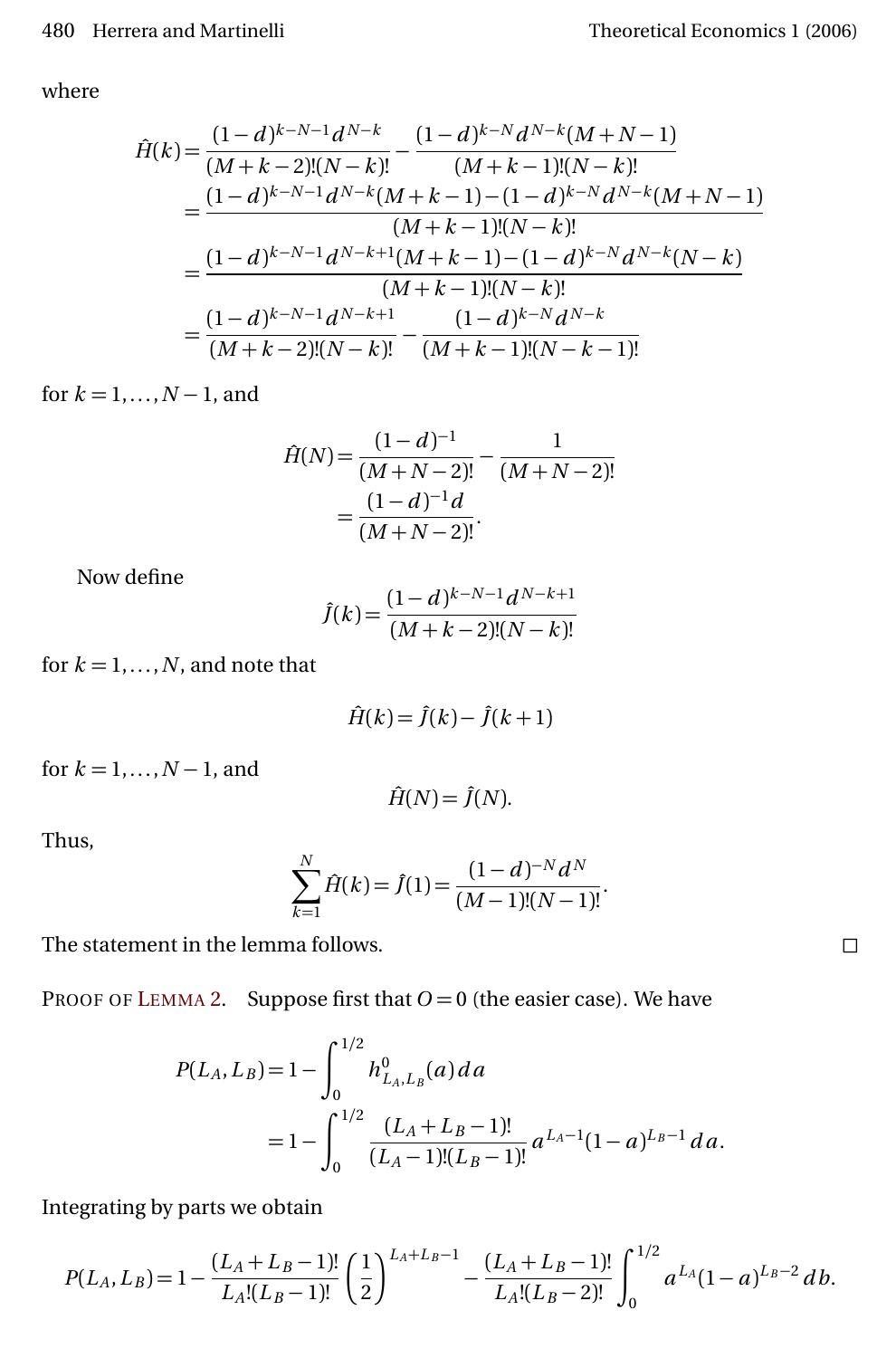Proceeding iteratively we obtain for  $O = 0$ ,

$$
P(L_A, L_B) = 1 - \sum_{k=1}^{L_B} \left(\frac{1}{2}\right)^{L_A + L_B - 1} \frac{(L_A + L_B - 1)!}{(L_A + k - 1)!(L_B - k)!}.
$$

Now suppose that  $0 \geq 1$ . We have

$$
P(L_A, L_B) = \int_0^{1/2} \int_0^a h_{L_A, L_B}(a, b) \, db \, da + \int_{1/2}^1 \int_0^{1-a} h_{L_A, L_B}(a, b) \, db \, da.
$$

Using [Lemma 1,](#page-6-1)

$$
P(L_A, L_B) = \frac{(L_A + L_B + O - 1)!}{(L_A - 1)!(L_B - 1)!(O - 1)!} \times \left( \int_0^{1/2} \int_0^a a^{L_A - 1} b^{L_B - 1} (1 - a - b)^{O - 1} db da + \int_{1/2}^1 \int_0^{1 - a} a^{L_A - 1} b^{L_B - 1} (1 - a - b)^{O - 1} db da \right).
$$

Consider the first inner integral. Integrating by parts we obtain

$$
\int_0^a b^{L_B-1} (1-a-b)^{O-1} db = \frac{-a^{L_B-1} (1-2a)^O}{O} + \frac{L_B-1}{O} \int_0^a b^{L_B-2} (1-a-b)^O db.
$$

Proceeding iteratively we obtain

$$
\int_0^a b^{L_B-1} (1-a-b)^{O-1} db
$$
  
= 
$$
-\sum_{k=1}^{L_B} \frac{(L_B-1)!(O-1)!}{(L_B-k)!(O+k-1)!} a^{L_B-k} (1-2a)^{O+k-1} + \frac{(L_B-1)!(O-1)!}{(O+L_B-1)!} (1-a)^{O+L_B-1}.
$$

Consider the second inner integral. Integrating by parts we obtain

$$
\int_0^{1-a} b^{L_B-1} (1-a-b)^{0-1} db = \frac{L_B-1}{O} \int_0^{1-a} b^{L_B-2} (1-a-b)^0 db.
$$

Proceeding iteratively we obtain

$$
\int_0^{1-a} b^{L_B-1} (1-a-b)^{O-1} db = \frac{(L_B-1)!(O-1)!}{(O+L_B-1)!} (1-a)^{O+L_B-1}.
$$

Substituting both inner integrals into the previous expression for  $P(L_A, L_B)$ , we get

$$
P(L_A, L_B) = \int_0^1 \frac{(L_A + L_B + O - 1)!}{(L_A - 1)!(L_B + O - 1)!} a^{L_A - 1} (1 - a)^{L_B + O - 1} da
$$

$$
- \frac{(L_A + L_B + O - 1)!}{(L_A - 1)!} \sum_{k=1}^{L_B} \int_0^{1/2} \frac{a^{L_A + L_B - k - 1} (1 - 2a)^{O + k - 1}}{(L_B - k)!(O + k - 1)!} da.
$$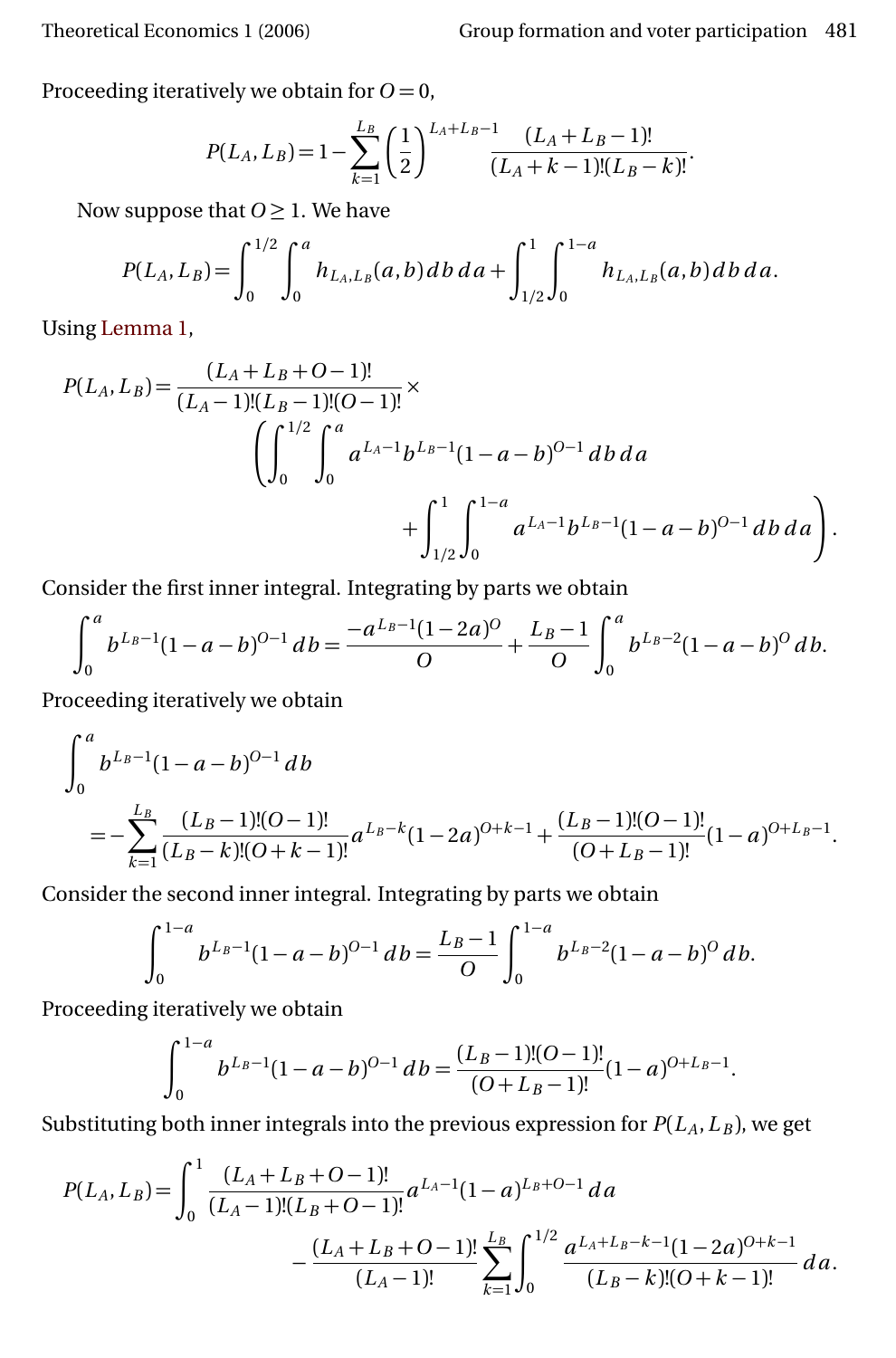The first term in this expression for  $P(L_A, L_B)$  is equal to

$$
\int_0^1 h^0_{L_A,L_B+O}(a)da,
$$

which is equal to 1 because  $h_{L_A, L_B+O}^0$  is a probability density with support  $(0, 1)$ . With respect to the second term, integrating by parts we get

$$
\int_0^{1/2} a^{L_A+L_B-k-1} (1-2a)^{0+k-1} da = 2 \frac{0+k-1}{L_A+L_B-k} \int_0^{1/2} a^{L_A+L_B-k} (1-2a)^{0+k-2} da.
$$

Proceeding iteratively we obtain

$$
\int_0^{1/2} a^{L_A+L_B-k-1} (1-2a)^{O+k-1} da = \left(\frac{1}{2}\right)^{L_A+L_B-k} \frac{(O+k-1)!(L_A+L_B-k-1)!}{(L_A+L_B+O-1)!}.
$$

Thus, for  $O \geq 1$ ,

$$
P(L_A, L_B) = 1 - \sum_{k=1}^{L_B} \left(\frac{1}{2}\right)^{L_A + L_B - k} \frac{(L_A + L_B - k - 1)!}{(L_A - 1)!(L_B - k)!}.
$$

To show that the expressions for  $P(L_A, L_B)$  for the cases  $O = 0$  and  $O \ge 1$  are equivalent, we need to verify the identity

$$
\sum_{k=1}^{L_B} \left(\frac{1}{2}\right)^{L_A+L_B-k} \frac{(L_A+L_B-k-1)!}{(L_A-1)!(L_B-k)!} = \sum_{k=1}^{L_B} \left(\frac{1}{2}\right)^{L_A+L_B-1} \frac{(L_A+L_B-1)!}{(L_A+k-1)!(L_B-k)!}.
$$

This identity follows from [Lemma A.1](#page-17-1) letting  $M = L_A$ ,  $N = L_B$ , and  $d = \frac{1}{2}$ 2

PROOF OF L[EMMA](#page-7-3) 3. Using the definition of  $P_A(L_A, L_B)$  and [Lemma 2,](#page-7-1)

$$
P_A(L_A, L_B) = P(L_A, L_B) - P(L_A - 1, L_B)
$$
  
= 
$$
\sum_{k=1}^{L_B} \left(\frac{1}{2}\right)^{L_A + L_B - 2} \frac{(L_A + L_B - 2)!}{(L_A + k - 2)!(L_B - k)!}
$$

$$
- \sum_{k=1}^{L_B} \left(\frac{1}{2}\right)^{L_A + L_B - 1} \frac{(L_A + L_B - 1)!}{(L_A + k - 1)!(L_B - k)!}.
$$

Thus, we need to verify

$$
\sum_{k=1}^{L_B} \left(\frac{1}{2}\right)^{L_A + L_B - 2} \frac{(L_A + L_B - 2)!}{(L_A + k - 2)!(L_B - k)!} - \sum_{k=1}^{L_B} \left(\frac{1}{2}\right)^{L_A + L_B - 1} \frac{(L_A + L_B - 1)!}{(L_A + k - 1)!(L_B - k)!} = \frac{1}{2^{L_A + L_B - 1}} \frac{(L_A + L_B - 2)!}{(L_A - 1)!(L_B - 1)!}.
$$

This identity follows from [Lemma A.2](#page-18-0) letting  $M = L_A$ ,  $N = L_B$ , and  $d = \frac{1}{2}$ 2

. — П

. — П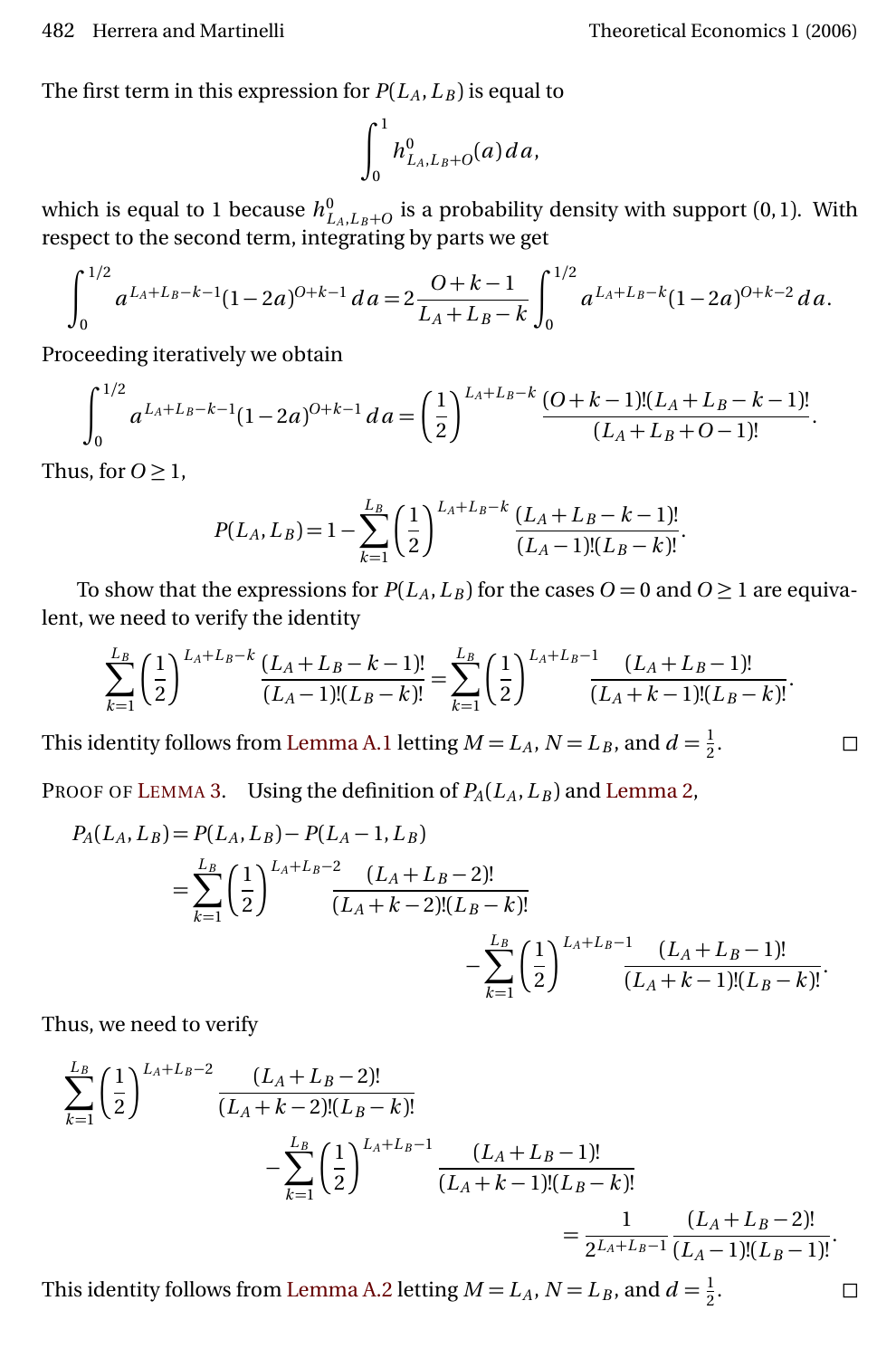PROOF OF L[EMMA](#page-7-2) 4. With respect to near single-peakedness from [Lemma 3,](#page-7-3) we obtain

$$
\frac{P_A(L_A+1,L_B)}{P_A(L_A,L_B)} = \frac{L_A + L_B - 1}{2L_A}.
$$

Thus,

$$
\frac{P_A(L_A+1,L_B)}{P_A(L_A,L_B)} \gtrless 1 \qquad \Longleftrightarrow \qquad L_B \gtrless L_A+1.
$$

With respect to symmetry from the definition of decisiveness, we obtain

$$
P_A(L_A, L_B) = P_B(L_B, L_A),
$$

and from [Lemma 3](#page-7-3) we obtain

$$
P_A(L_A, L_B) = P_A(L_B, L_A).
$$

PROOF OF L[EMMA](#page-14-0) 5. Since parties *A* and *B* attract the fractions  $\alpha$  and  $\beta$ , respectively, of the voters in the intervals corresponding to the leaders for party *A* and party *B*, party *B* wins the election if *αa* is smaller than *βb*.

Suppose first that  $O = 0$ . In this case, *B* wins the election if  $a < \beta/(\alpha + \beta)$ . Thus

$$
P(L_A, L_B) = 1 - \frac{(L_A + L_B - 1)!}{(L_A - 1)!(L_B - 1)!} \int_0^{1-\gamma} a^{L_A - 1} (1 - a)^{L_B - 1} da,
$$

where  $\gamma = \alpha/(\alpha + \beta)$ . Integrating by parts iteratively, as in the proof of [Lemma 2,](#page-7-1) we obtain

$$
P(L_A, L_B) = 1 - \sum_{k=1}^{L_B} \frac{(L_A + L_B - 1)!}{(L_A + k - 1)!(L_B - k)!} (1 - \gamma)^{L_A + k - 1} \gamma^{L_B - k}.
$$

Now suppose that  $O \geq 1$ . Note that party *B* loses the election if  $b < \alpha a/\beta$ . Note also that  $b \le 1 - a$ , and  $1 - a \le \alpha a/\beta$  if and only if  $a \ge \beta/(\alpha + \beta) = 1 - \gamma$ . Thus,

$$
P(L_A, L_B) = \int_0^{1-\gamma} \int_0^{aa/\beta} h_{L_A, L_B}(a, b) \, db \, da + \int_{1-\gamma}^1 \int_0^{1-a} h_{L_A, L_B}(a, b) \, db \, da.
$$

Using [Lemma 1,](#page-6-1)

$$
P(L_A, L_B) = \frac{(L_A + L_B + O - 1)!}{(L_A - 1)!(L_B - 1)!(O - 1)!} \times \left( \int_0^{1-\gamma} \int_0^{\alpha a/\beta} a^{L_A - 1} b^{L_B - 1} (1 - a - b)^{O - 1} \, db \, da + \int_{1-\gamma}^1 \int_0^{1-a} a^{L_A - 1} b^{L_B - 1} (1 - a - b)^{O - 1} \, db \, da \right).
$$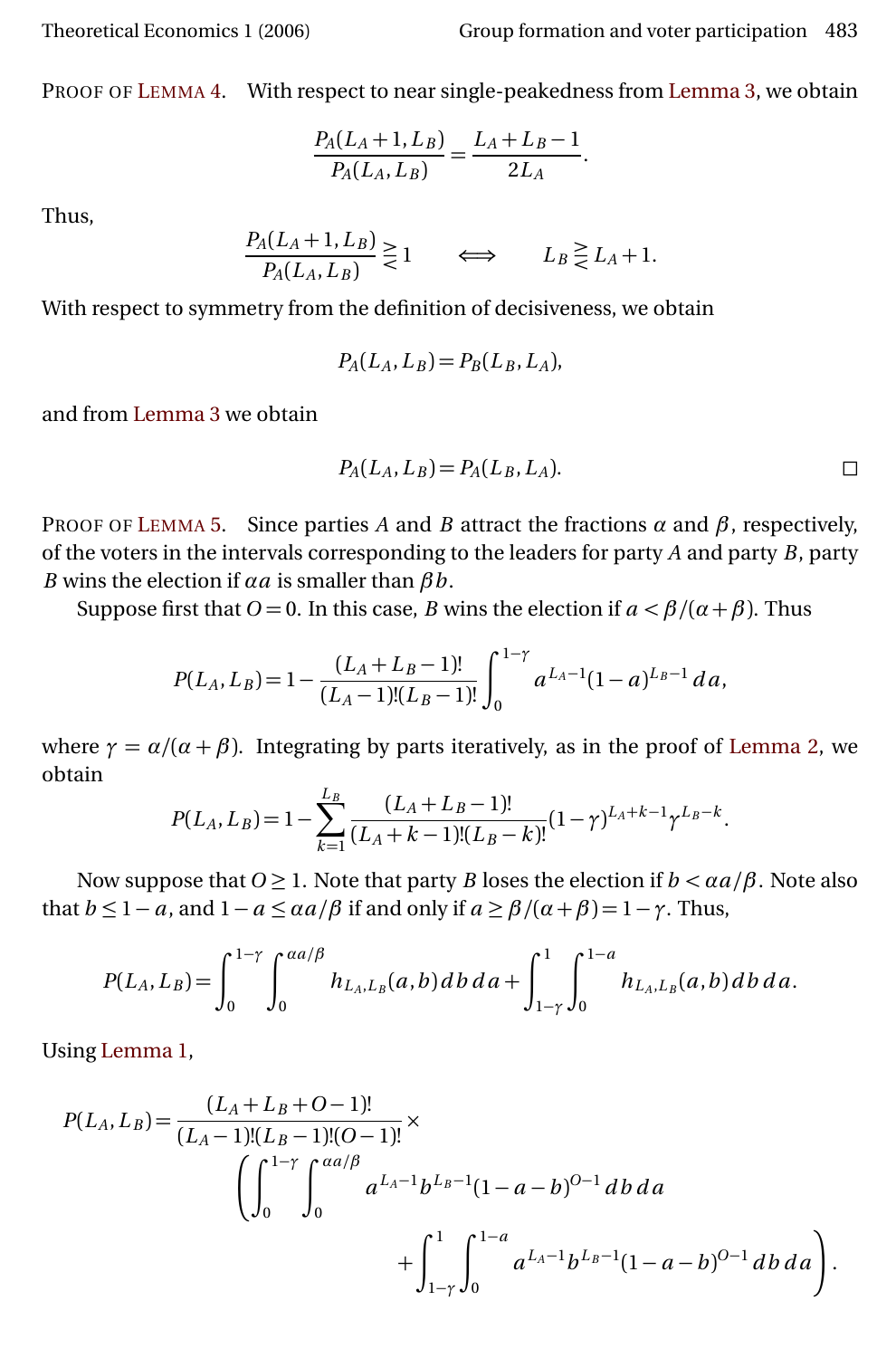Consider the inner integrals. Integrating by parts iteratively, as in the proof of [Lemma 2,](#page-7-1) we obtain

$$
\int_0^{aa/\beta} b^{L_B-1} (1-a-b)^{O-1} db
$$
  
=  $-\sum_{k=1}^{L_B} \frac{(L_B-1)!(O-1)!}{(L_B-k)!(O+k-1)!} (\alpha a/\beta)^{L_B-k} (1-a-\alpha a/\beta)^{O+k-1}$   
+  $\frac{(L_B-1)!(O-1)!}{(O+L_B-1)!} (1-a)^{O+L_B-1}$ .

As shown in the proof of [Lemma 2,](#page-7-1)

$$
\int_0^{1-a} b^{L_B-1} (1-a-b)^{O-1} db = \frac{(L_B-1)!(O-1)!}{(O+L_B-1)!} (1-a)^{O+L_B-1}.
$$

Substituting both inner integrals into the previous expression for  $P(L_A, L_B)$ , we get

$$
P(L_A, L_B) = 1 - \frac{(L_A + L_B + O - 1)!}{(L_A - 1)!} \sum_{k=1}^{L_B} \int_0^{1-\gamma} \frac{(\alpha a/\beta)^{L_A + L_B - k - 1} (1 - a - \alpha a/\beta)^{O + k - 1}}{(L_B - k)! (O + k - 1)!} \, da.
$$

With respect to the second term, integrating by parts iteratively

$$
\int_0^{1/2} a^{L_A+L_B-k-1} (1-2a)^{O+k-1} da = (1-\gamma)^{L_A+L_B-k} \frac{(O+k-1)!(L_A+L_B-k-1)!}{(L_A+L_B+O-1)!}.
$$

Thus, for  $O \geq 1$ ,

$$
P(L_A, L_B) = 1 - \sum_{k=1}^{L_B} \frac{(L_A + L_B - k - 1)!}{(L_A - 1)!(L_B - k)!} (1 - \gamma)^{L_A + L_B - k}.
$$

To show that the expressions for  $P(L_A, L_B)$  for the cases  $O = 0$  and  $O \ge 1$  are equivalent, we need to verify the identity

$$
\sum_{k=1}^{L_B} (1-\gamma)^{L_A+L_B-k} \frac{(L_A+L_B-k-1)!}{(L_A-1)!(L_B-k)!} = \sum_{k=1}^{L_B} (1-\gamma)^{L_A+k-1} \gamma^{L_B-k} \frac{(L_A+L_B-1)!}{(L_A+k-1)!(L_B-k)!}.
$$

This identity follows from [Lemma A.1](#page-17-1) letting  $M = L_A$ ,  $N = L_B$ , and  $d = \gamma$ .

Finally, using the definition of  $P_A(L_A, L_B)$  and one of the (equivalent) expressions for  $P(L_A, L_B)$ , we obtain

$$
P_A(L_A, L_B) = P(L_A, L_B) - P(L_A - 1, L_B)
$$
  
= 
$$
\sum_{k=1}^{L_B} \frac{(L_A + L_B - 2)!}{(L_A + k - 2)!(L_B - k)!} (1 - \gamma)^{L_A + k - 2} \gamma^{L_B - k}
$$
  
- 
$$
\sum_{k=1}^{L_B} \frac{(L_A + L_B - 1)!}{(L_A + k - 1)!(L_B - k)!} (1 - \gamma)^{L_A + k - 1} \gamma^{L_B - k}.
$$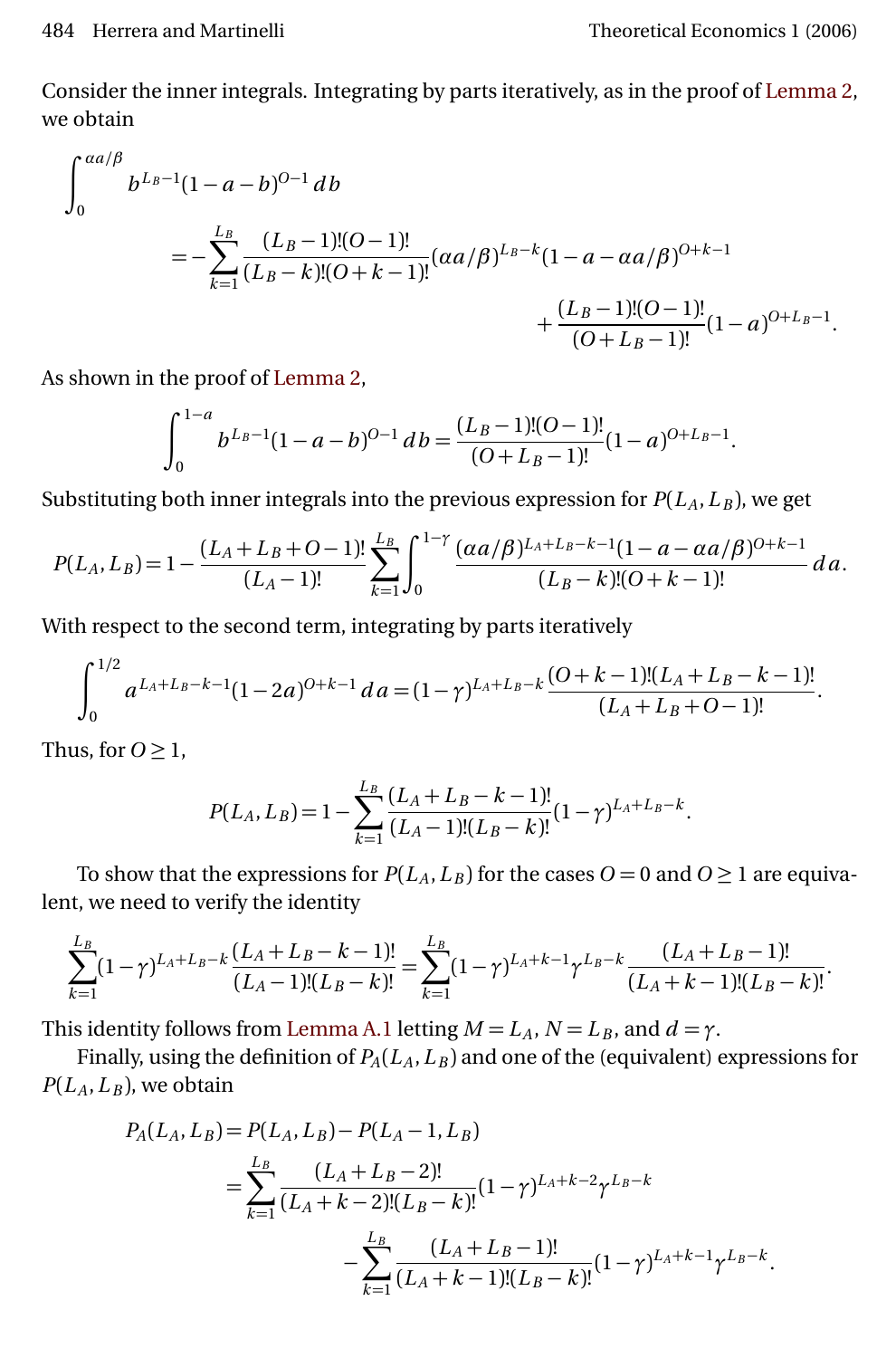Thus, to prove the statement of the Lemma with respect to  $P_A(L_A, L_B)$  we need to verify the identity

$$
\sum_{k=1}^{L_B} \frac{(L_A + L_B - 2)!}{(L_A + k - 2)!(L_B - k)!} (1 - \gamma)^{L_A + k - 2} \gamma^{L_B - k}
$$
  

$$
- \sum_{k=1}^{L_B} \frac{(L_A + L_B - 1)!}{(L_A + k - 1)!(L_B - k)!} (1 - \gamma)^{L_A + k - 1} \gamma^{L_B - k}
$$
  

$$
= (1 - \gamma)^{L_A - 1} \gamma^{L_B} \frac{(L_A + L_B - 2)!}{(L_A - 1)!(L_B - 1)!}.
$$

This identity follows from [Lemma A.1](#page-17-1) letting  $M = L_A$ ,  $N = L_B$ , and  $d = \gamma$ . The proof of the statement with respect to  $P_B(L_A, L_B)$  proceeds along similar lines.

PROOF OF C[OROLLARY](#page-13-1) 3. Using the expression for  $L^*$  in [Theorem 1](#page-5-2) we get

$$
\frac{1}{2^{2L^*+1}}\frac{(2L^*)!}{L^*!L^*!}\leq c/G<\frac{1}{2^{2L^*-1}}\frac{(2L^*-2)!}{(L^*-1)!(L^*-1)!}.
$$

Since

$$
\frac{1}{2^{2L+1}}\frac{(2L)!}{L!L!}
$$

is positive and converges monotonically to zero as *L* approaches infinity, we get that  $L^* \to +\infty$  as  $c/G \to 0$ . Moreover, since

$$
\frac{1}{2^{2L+1}} \frac{(2L)!}{L!L!} - \frac{1}{2^{2L-1}} \frac{(2L-2)!}{(L-1)!(L-1)!} \to 0 \quad \text{as } L \to +\infty,
$$

we get

$$
\frac{c/G}{\frac{1}{2^{2L^*+1}}\frac{(2L^*)!}{L^*!L^*!}} \to 1 \quad \text{as } c/G \to 0.
$$

Using the expressions for the expected voter turnout and the expected winning margin in [Theorem 1,](#page-5-2) we obtain

$$
W/T = \frac{1}{2^{2L^*}} \frac{(2L^*)!}{L^*!L^*!}.
$$

Thus

$$
\frac{c/G}{W/(2T)} \to 1 \quad \text{as } c/G \to 0,
$$

as stated in the corollary.

Now, using the Stirling formula,

$$
\frac{1/\sqrt{4\pi L^*}}{1} \frac{1}{L^*L^*L^*} \to 1.
$$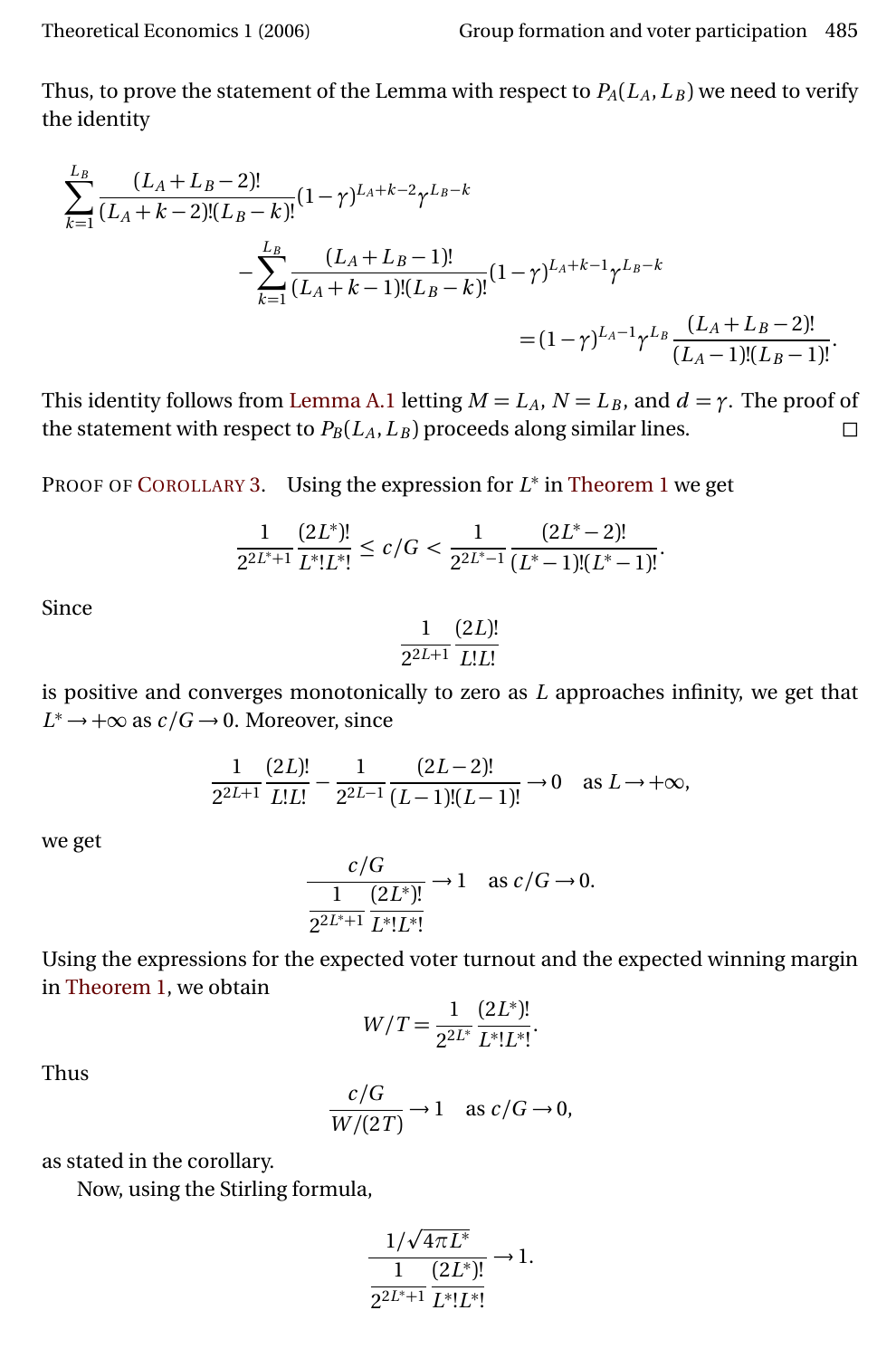Thus,

$$
\frac{1/\sqrt{4\pi L^*}}{W/(2T)} \to 1
$$

or equivalently

$$
\frac{L^*}{(T/W)^2/\pi} \to 1 \quad \text{as } c/G \to 0.
$$

The approximation result for 1*/O* follows from this and the expression for *T* in [Theo-](#page-5-2) $\Box$  [rem 1.](#page-5-2)

## **REFERENCES**

<span id="page-25-10"></span>Baron, David P. (1994), "Electoral competition with informed and uninformed voters." *American Political Science Review*, 88, 33–47. [[464](#page-3-2)]

<span id="page-25-7"></span>Becker, Gary S. and Kevin M. Murphy (2000), *Social Economics*. Harvard University Press, Cambridge, Massachusetts. [[464](#page-3-2)]

<span id="page-25-5"></span>Besley, Timothy and Stephen Coate (1997), "An economic model of representative democracy." *Quarterly Journal of Economics*, 112, 85–114. [[464](#page-3-2)]

<span id="page-25-3"></span>Blais, André (2000), *To Vote or Not to Vote?* University of Pittsburgh Press, Pittsburgh, Pennsylvania. [[462,](#page-1-3) [473](#page-12-0)]

<span id="page-25-2"></span>Coate, Stephen and Michael Conlin (2004), "A group rule-utilitarian approach to voter turnout: Theory and evidence." *American Economic Review*, 94, 1476–1504. [[462,](#page-1-3) [468](#page-7-4)]

<span id="page-25-8"></span>Durlauf, Steven N. and H. Peyton Young, eds. (2001), *Social Dynamics*. Brookings Institution Press, Washington, D.C. [[464](#page-3-2)]

<span id="page-25-11"></span>Feddersen, Timothy J. (2004), "Rational choice theory and the paradox of not voting." *Journal of Economic Perspectives*, 18, Number 1, 99–112. [[476](#page-15-0)]

<span id="page-25-0"></span>Feddersen, Timothy J. and Alvaro Sandroni (2006), "A theory of participation in elections." *American Economic Review*, 96, 1271–1282. [[462](#page-1-3)]

<span id="page-25-6"></span>Glaeser, Edward L., Bruce Sacerdote, and José A. Scheinkman (1996), "Crime and social interactions." *Quarterly Journal of Economics*, 111, 507–548. [[464,](#page-3-2) [465](#page-4-1)]

<span id="page-25-9"></span>Grossman, Gene M. and Elhanan Helpman (2001), *Special Interest Politics*. MIT Press, Cambridge, Massachusetts. [[464](#page-3-2)]

<span id="page-25-1"></span>Harsanyi, John C. (1980), "Rule utilitarianism, rights, obligations and the theory of rational behavior." *Theory and Decision*, 12, 115–133. [[462](#page-1-3)]

<span id="page-25-4"></span>Knack, Stephen (1994), "Does rain help the Republicans? Theory and evidence on turnout and the vote." *Public Choice*, 79, 187–209. [[462](#page-1-3)]